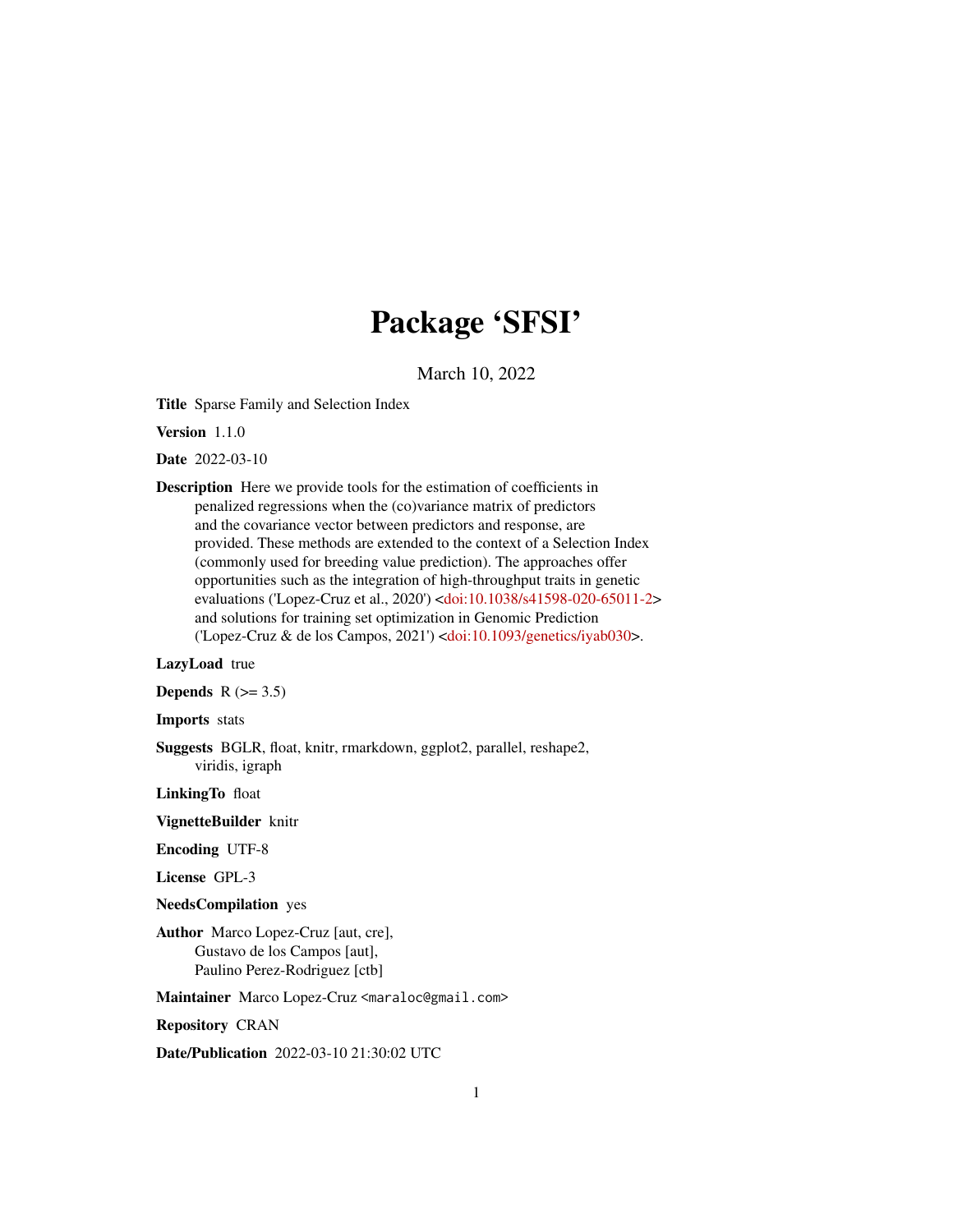# <span id="page-1-0"></span>R topics documented:

| Index | 32 |
|-------|----|
|       |    |

BinaryFiles *Binary files*

# Description

Save/read a numeric data as a fortran-formatted binary file at a defined precision (single or double).

# Usage

```
saveBinary(X, file = paste0(tempdir(), "/file.bin"),
type = c("float","double"), verbose = TRUE)
```

```
readBinary(file = paste0(tempdir(), "/file.bin"),
 index.row = NULL, index.col = NULL, verbose = TRUE)
```
# Arguments

| X         | (numeric matrix) Data to save                                                                                                               |
|-----------|---------------------------------------------------------------------------------------------------------------------------------------------|
| file      | (character) Name of the binary file to save/read                                                                                            |
| type      | (character) Either 'float' or 'double' for single (4 bytes) or double precision (8<br>bytes), respectively, that matrix to save will occupy |
| index.row | (integer vector) Which rows are to be read from the file. Default index. row=NULL<br>will read all the rows                                 |
| index.col | (integer vector) Which columns are to be read from the file. Default index.col=NULL<br>will read all the columns                            |
| verbose   | TRUE or FALSE to whether printing file information                                                                                          |
|           |                                                                                                                                             |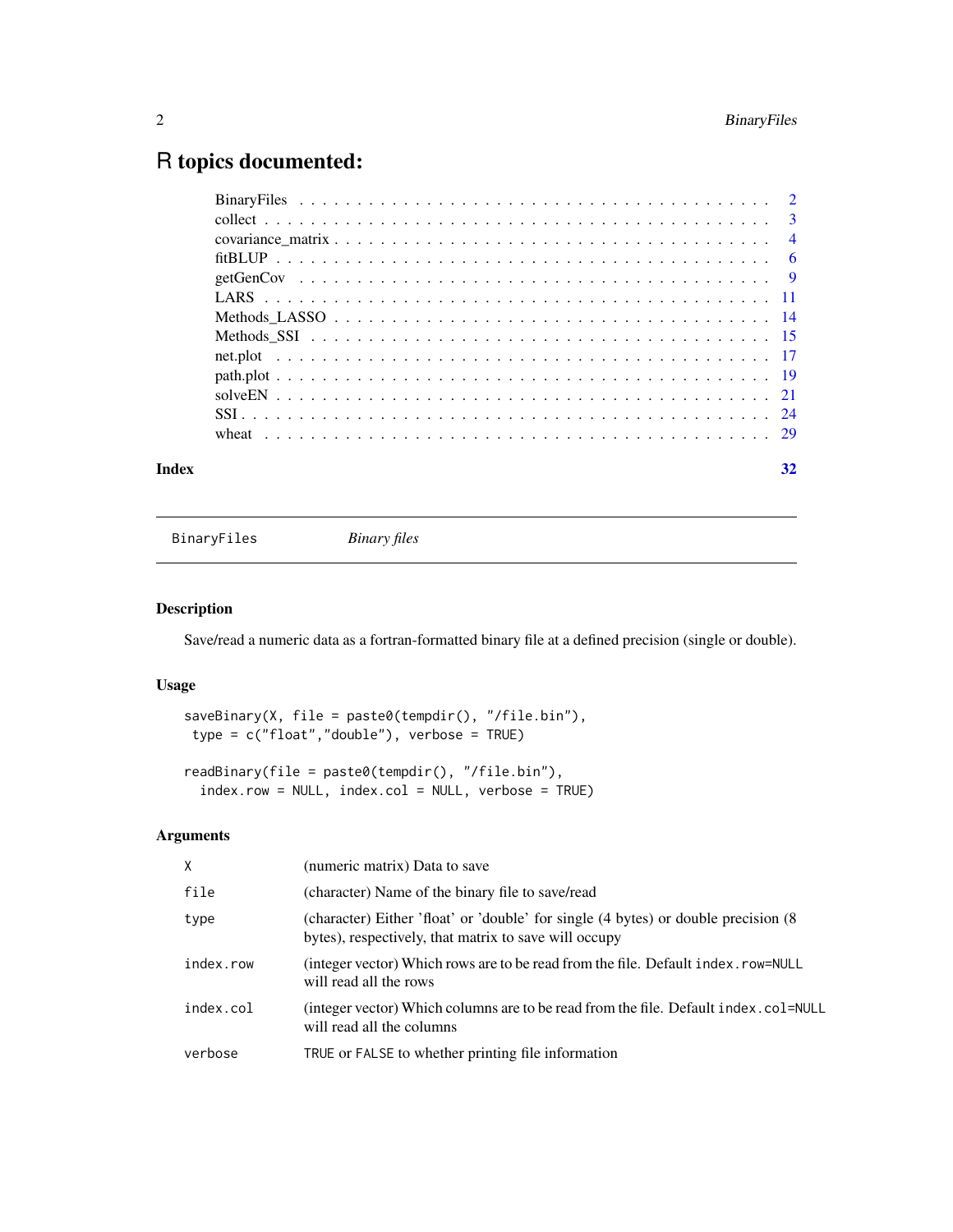### <span id="page-2-0"></span>collect 3

# Value

Function 'saveBinary' does not return any value but print a description of the file saved. Function 'readBinary' returns the data that was read.

# Author(s)

Marco Lopez-Cruz (<maraloc@gmail.com>) and Gustavo de los Campos

# Examples

```
require(SFSI)
# Simulate matrix
X = matrix(rnorm(5000), ncol=5)head(X)
# Save matrix
saveBinary(X,paste0(tempdir(),"/Matrix1.bin"),type="double") # as double-precision
saveBinary(X,paste0(tempdir(),"/Matrix2.bin"),type="float") # as single-precision
# Read the double-precision matrix
X2 = readBinary(paste0(tempdir(),"/Matrix1.bin"))
head(X2)
max(abs(X-X2)) # No loss of precision
object.size(X2) # Size of the object
# Read the single-precision matrix
X3 = readBinary(paste0(tempdir(),"/Matrix2.bin"))
head(X3)
max(abs(X-X3)) # Loss of precision
object.size(X3) # But smaller-size object
# Read specific rows and columns
indexrow = c(2, 4, 5, 8, 10)index.col = c(1,2,5)X2 = readBinary(paste0(tempdir(),"/Matrix1.bin"),index.row=index.row,index.col=index.col)
X2
# Equal to:
X[index.row,index.col]
```
collect *collect function*

# Description

Collects all outputs saved at the provided saveAt parameter from the SSI analysis when testing data was splited according to argument subset.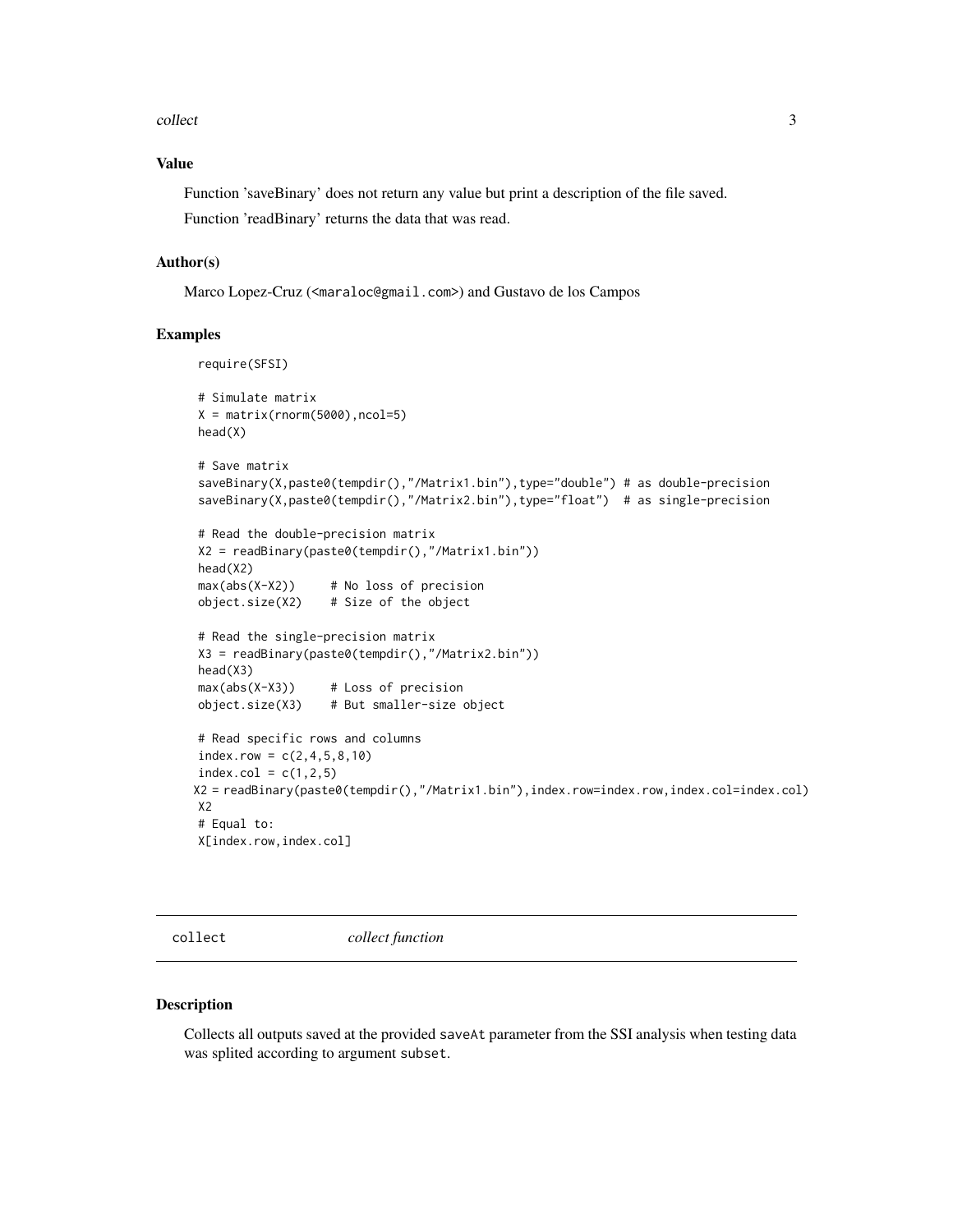# <span id="page-3-0"></span>Usage

 $collect(prefix = "")$ 

# Arguments

prefix (character) Prefix that was added to the output files name, this may include a path

# Value

An object of the class 'SSI' for which methods fitted, plot and summary exist

# Author(s)

Marco Lopez-Cruz (<maraloc@gmail.com>) and Gustavo de los Campos

# Examples

```
require(SFSI)
data(wheatHTP)
index = which(YSCV == 1) # Use only a subset of data
M = scale(M[index, ])/sqrt(ncol(M)) # Subset and scale markers
G = tcrossprod(M) \# Genomic relationship matrix
y = as.vector(scale(Y[index,"E1"])) # Subset response variable
prefix <- paste0(tempdir(),"/testSSI")
# Run the analysis into 4 subsets and save them at a given prefix
fm \leftarrow \text{SSI}(y,K=6,tst=1:80,trn=81:length(y),subset=cc(1,4),save.at=prefix)fm \leftarrow \text{SSI}(y,K=G,\text{tst}=1:80,\text{trn}=81:\text{length}(y),\text{subsett}=c(2,4),\text{save}.\text{at}=prefix)fm \leftarrow \text{SSI}(y,K=G,\text{tst=1:80},\text{trn=81:length}(y),\text{subsett=c(3,4)},\text{save}.\text{at=prefix)}fm \leftarrow \text{SSI}(y,K=G,tst=1:80,trn=81:length(y),subset=cc(4,4),save.at=prefix)# Collect all results after completion
fm <- collect(prefix)
```
covariance\_matrix *Conversion of a covariance matrix to a distance or correlation matrix*

# Description

Computes a correlation matrix or a Euclidean distance matrix from a covariance matrix

### Usage

cov2dist(V, void = FALSE)  $cov2cor2(V, a = 1, void = FALSE)$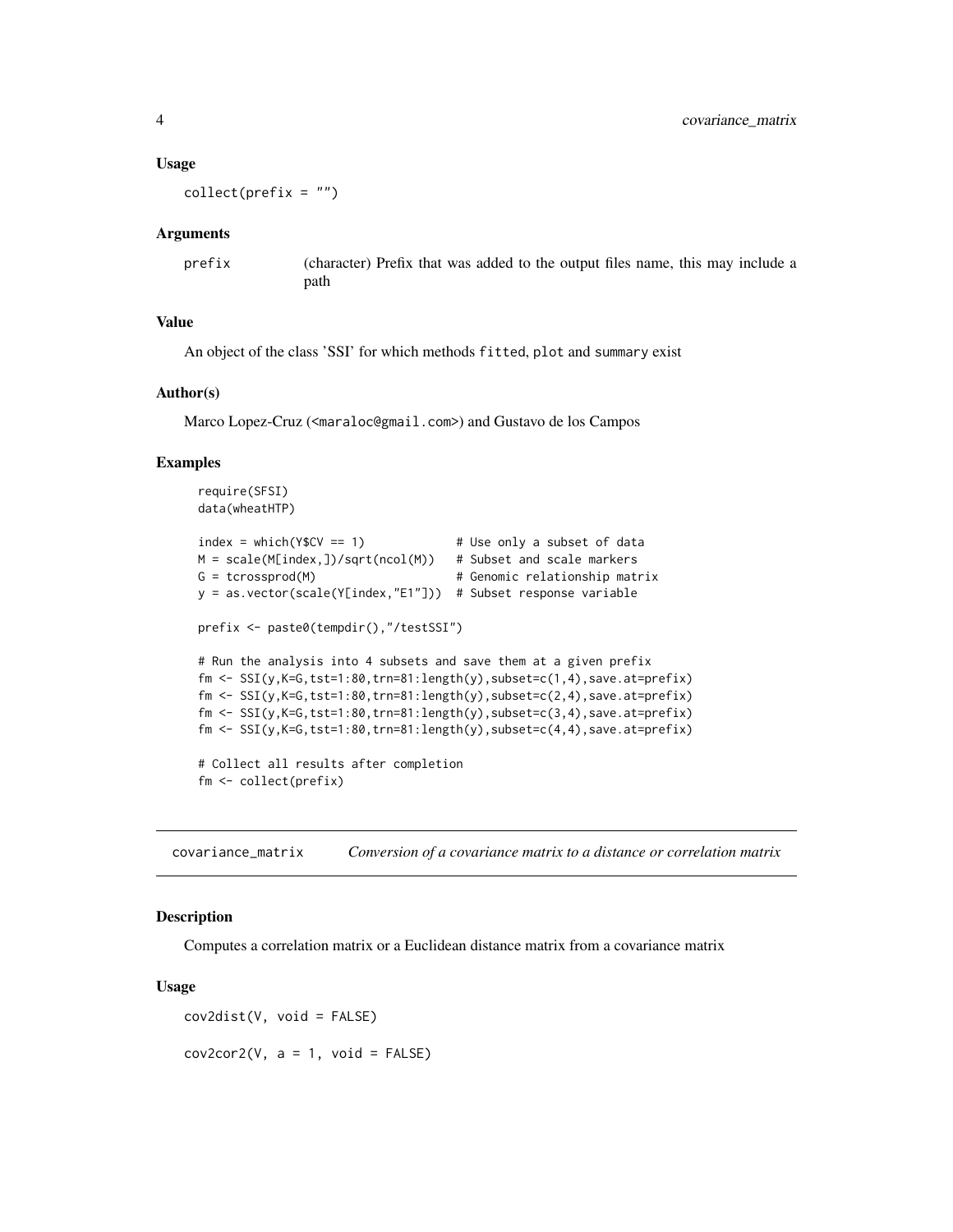# **Arguments**

| V <sub>-</sub> | (numeric matrix) Symmetric variance-covariance matrix among $p$ variables. It<br>can be of the "float 32" type as per the 'float' R-package      |
|----------------|--------------------------------------------------------------------------------------------------------------------------------------------------|
| void           | TRUE or FALSE to whether return or not return the output. When FALSE no result<br>is displayed but the input $V$ is modified. Default void=FALSE |
| a              | (numeric) A number to multiply the whole resulting matrix by. Default a=1                                                                        |

# Details

For any variables  $X_i$  and  $X_j$  with mean zero and with sample vectors  $\mathbf{x}_i = (x_{i1},...,x_{in})'$  and  $\mathbf{x}_j = (x_{j1},...,x_{jn})'$ , their (sample) variances are equal (up-to a constant) to their cross-products, this is,  $var(X_i) = \mathbf{x}_i' \mathbf{x}_i$  and  $var(X_j) = \mathbf{x}_j' \mathbf{x}_j$ . Likewise, the covariance is  $cov(X_i, X_j) = \mathbf{x}_i' \mathbf{x}_j$ .

**Distance.** The square of the distance  $d(X_i, X_j)$  between the variables expressed in terms of crossproducts is

$$
d^2(X_i, X_j) = \mathbf{x}_i' \mathbf{x}_i + \mathbf{x}_j' \mathbf{x}_j - 2\mathbf{x}_i' \mathbf{x}_j
$$

Therefore, the output (square) distance matrix will contain as off-diagonal entries

$$
d^{2}(X_{i}, X_{j}) = var(X_{i}) + var(X_{j}) - 2cov(X_{i}, X_{j})
$$

while in the diagonal, the distance between one variable with itself is  $d^2(X_i, X_i) = 0$ 

Correlation. The correlation between the variables is obtained from variances and covariances as

$$
cor(X_i, X_j) = cov(X_i, X_j)/(sd(X_i)sd(X_j))
$$

where  $sd(X_i) = \sqrt{var(X_i)}$ ; while in the diagonal, the correlation between one variable with itself is  $cor(X_i, X_i) = 1$ 

Variances are obtained from the diagonal values while covariances are obtained from the outdiagonal.

# Value

Function 'cov2dist' returns a matrix containing the (square) Euclidean distances. Function 'cov2cor2' returns a correlation matrix

# Author(s)

Marco Lopez-Cruz (<maraloc@gmail.com>) and Gustavo de los Campos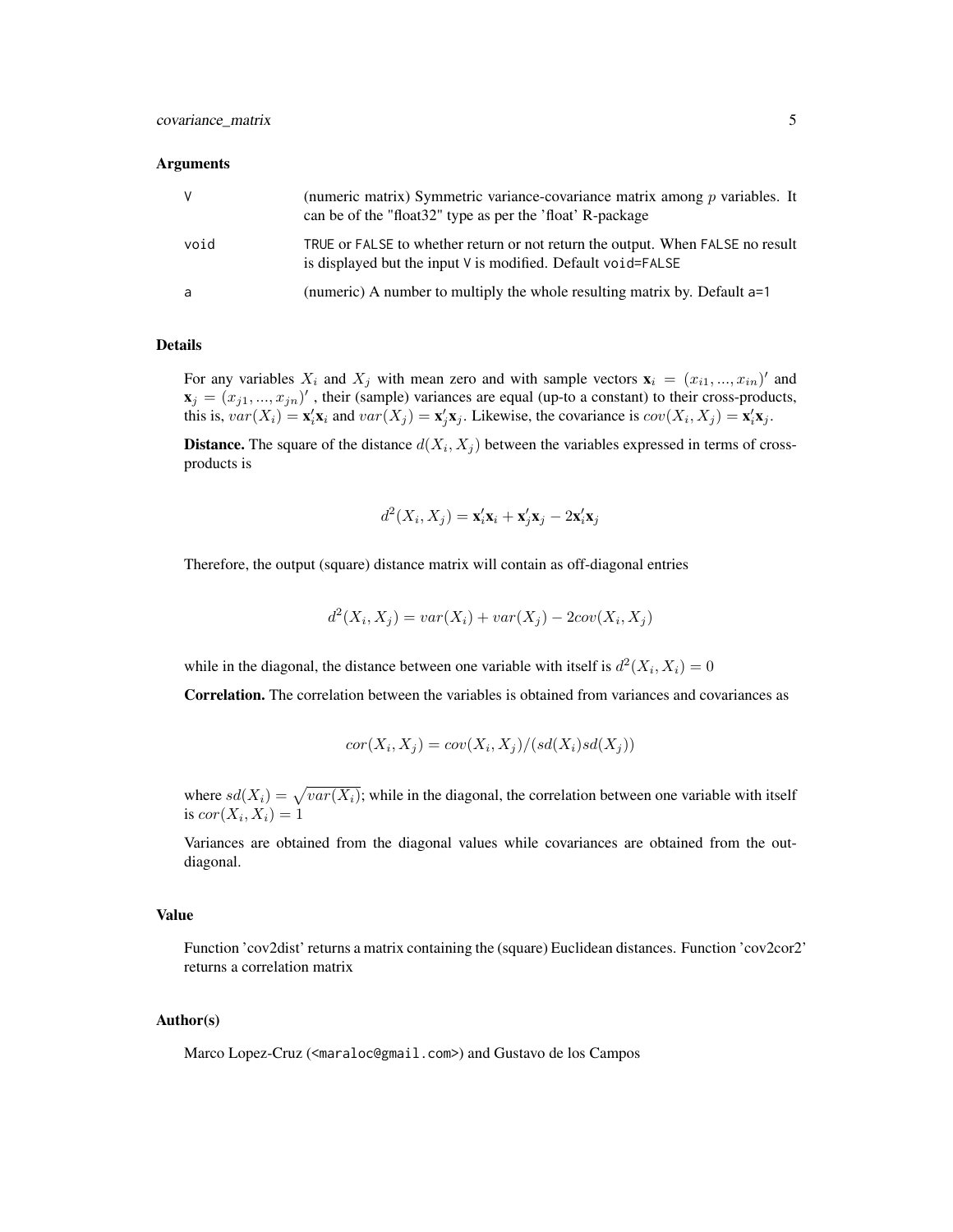# Examples

```
require(SFSI)
data(wheatHTP)
X = scale(Y[, 4:7])(V = crossprod(X)) # Covariance matrix
# Covariance matrix to distance matrix
(D1 = cov2dist(V))# it must equal (but faster) to:
D0 = as.matrix(dist(t(X)))^2max(abs(D0-D1))
# Covariance to a correlation matrix
(R1 = cov2cor2(V))# it must equal (but faster) to:
R0 = cov2cor(V)max(abs(R0-R1))
if(requireNamespace("float")){
# Using a 'float' type variable
V2 = float::f1(V)D2 = cov2dist(V2)max(abs(D1-D2)) # discrepancy with previous matrix
R2 = cov2cor2(V2)max(abs(R1-R2)) # discrepancy with previous matrix
}
# Using void=TRUE
cov2dist(V,void=TRUE)
V # notice that V was modified
cov2dist(V2,void=TRUE)
V2 # notice that V2 was modified
```
fitBLUP *Function fitBLUP*

# Description

Solves the Linear Mixed Model and calculates the Best Linear Unbiased Predictor (BLUP)

# Usage

```
fitBLUP(y, X = NULL, Z = NULL, K = NULL, U = NULL,d = NULL, theta = NULL, BLUP = TRUE,
       method = c("REML","ML"), return.Hinv = FALSE,
       tol = 1E-5, maxiter = 1000, interval = c(1E-9, 1E9),
       warn = TRUE)
```
<span id="page-5-0"></span>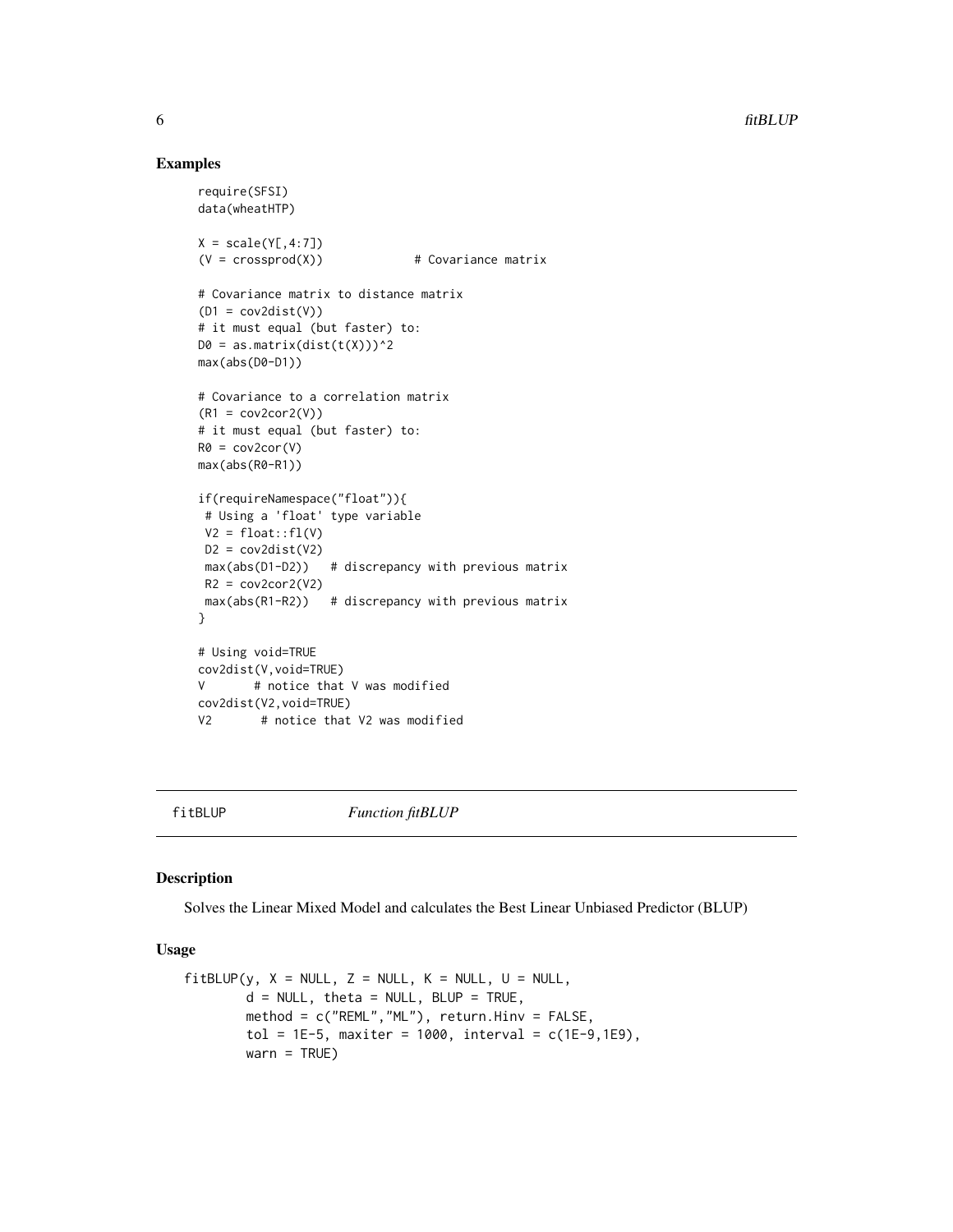## fitBLUP 7

# **Arguments**

| У           | (numeric vector) Response variable                                                                                                                                              |
|-------------|---------------------------------------------------------------------------------------------------------------------------------------------------------------------------------|
| X           | (numeric matrix) Design matrix for fixed effects. When X=NULL a vector of ones<br>is constructed only for the intercept (default)                                               |
| Z           | (numeric matrix) Design matrix for random effects. When Z=NULL an identity<br>matrix is considered (default) thus $G = K$ ; otherwise $G = Z K Z'$ is used                      |
| К           | (numeric matrix) Kinship relationships. This can be of the "float32" type as per<br>the 'float' R-package, or a (character) name of a binary file where the matrix is<br>stored |
| U           | (numeric matrix) Eigenvectors from spectral value decomposition of $G = U D U'$                                                                                                 |
| d           | (numeric vector) Eigenvalues from spectral value decomposition of $G = U D U'$                                                                                                  |
| theta       | (numeric) Residual/genetic variances ratio. When it is not NULL, the optimiza-<br>tion of the likelihood function (REML or ML) is not performed                                 |
| <b>BLUP</b> | TRUE or FALSE to whether return the random effects estimates                                                                                                                    |
| method      | (character) Either 'REML' (Restricted Maximum Likelihood) or 'ML' (Maxi-<br>mum Likelihood)                                                                                     |
| return.Hinv | TRUE or FALSE to whether return the inverse of the matrix H                                                                                                                     |
| tol         | (numeric) Maximum error between two consecutive solutions (convergence tol-<br>erance) when finding the root of the log-likelihood's first derivative                           |
| maxiter     | (integer) Maximum number of iterations to run before convergence is reached                                                                                                     |
| interval    | (numeric vector) Range of values in which the root is searched                                                                                                                  |
| warn        | TRUE or FALSE to whether show warnings                                                                                                                                          |

# Details

The basic linear mixed model that relates phenotypes with genetic values is of the form

$$
\mathbf{y} = \mathbf{X}\mathbf{b} + \mathbf{Z}\mathbf{u} + \mathbf{e}
$$

where  $y$  is a vector with the response,  $\bf{b}$  is the vector of fixed effects,  $\bf{u}$  is the vector of the (random) genetic values of the genotypes, e is the vector of environmental residuals (random error), and X and Z are design matrices conecting the fixed and genetic effects with replicates. Genetic values are assumed to follow a Normal distribution as  $\mathbf{u} \sim N(\mathbf{0}, \sigma_u^2 \mathbf{K})$ , and the error terms are assumed  $\mathbf{e} \sim N(\mathbf{0}, \sigma_e^2 \mathbf{D})$ , with  $\mathbf{D} = \mathbf{I}$  being an identity matrix.

The vector of genetic values  $\mathbf{g} = \mathbf{Z} \mathbf{u}$  will therefore follow  $\mathbf{g} \sim N(\mathbf{0}, \sigma_u^2 \mathbf{G})$  where  $\mathbf{G} = \mathbf{Z} \mathbf{K} \mathbf{Z}'$ . In the un-replicated case,  $\mathbf{Z} = \mathbf{I}$  is an identity matrix, and hence  $\mathbf{g} = \mathbf{u}$  and  $\mathbf{G} = \mathbf{K}$ .

The predicted values  $\mathbf{u}_{trn} = (u_i), i = 1, 2, ..., n_{trn}$ , corresponding to observed data (training set) are derived as

$$
\mathbf{u}_{tst} = \mathbf{H}(\mathbf{y}_{trn} - \mathbf{X}_{trn}\mathbf{b})
$$

where **H** is a matrix of weights given by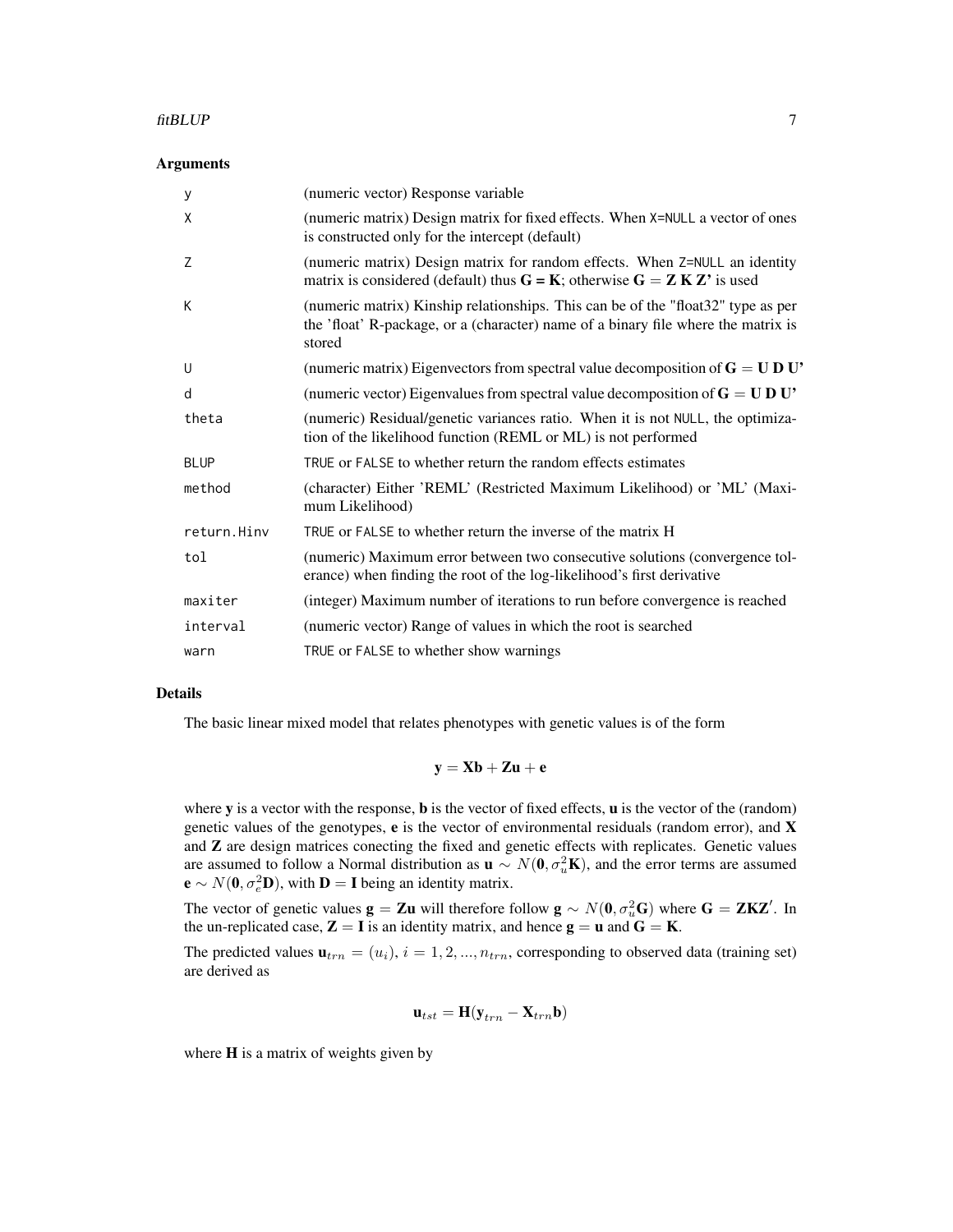$$
\mathbf{H} = \mathbf{G}_{trn}(\mathbf{G}_{trn} + \theta \mathbf{D})^{-1}
$$

where  $G_{trn}$  is the sub-matrix corresponding to the training set, and  $\theta = \sigma_e^2/\sigma_u^2$  is the residual/genetic variances ratio representing a shrinkage parameter. This parameter is expressed in terms of the heritability,  $h^2 = \sigma_u^2/(\sigma_u^2 + \sigma_e^2)$ , as  $\theta = (1 - h^2)/h^2$ .

The predictions of  $\mathbf{u}_{tst}$  corresponding to un-observed data (testing set) can be obtained by using

$$
\mathbf{H} = \mathbf{G}_{tst,trn}(\mathbf{G}_{trn} + \theta \mathbf{D})^{-1}
$$

where  $G_{tst,trn}$  is the sub-matrix of G corresponding to the testing set (in rows) and training set (in columns).

Solutions are found using the GEMMA (Genome-wide Efficient Mixed Model Analysis) approach (Zhou & Stephens, 2012). First, the Brent's method is implemented to solve for the genetic/residual variances ratio (i.e.,  $1/\theta$ ) from the first derivative of the log-likelihood (either REML or ML). Then, variances  $\sigma_u^2$  and  $\sigma_e^2$  are calculated. Finally, **b** is obtained using Generalized Least Squares.

# Value

Returns a list object that contains the elements:

- b: (vector) fixed effects solutions (including the intercept).
- u: (vector) random effects solutions.
- varU: random effect variance.
- varE: residual variance.
- h2: heritability.
- convergence: (logical) whether Brent's method converged.
- method: either 'REML' or 'ML' method used.

#### Author(s)

Paulino Perez-Rodriguez, Marco Lopez-Cruz (<maraloc@gmail.com>) and Gustavo de los Campos

# References

VanRaden PM (2008). Efficient methods to compute genomic predictions. *Journal of Dairy Science*, 91(11), 4414–4423.

Zhou X, Stephens M (2012). Genome-wide efficient mixed-model analysis for association studies. *Nature Genetics*, 44(7), 821-824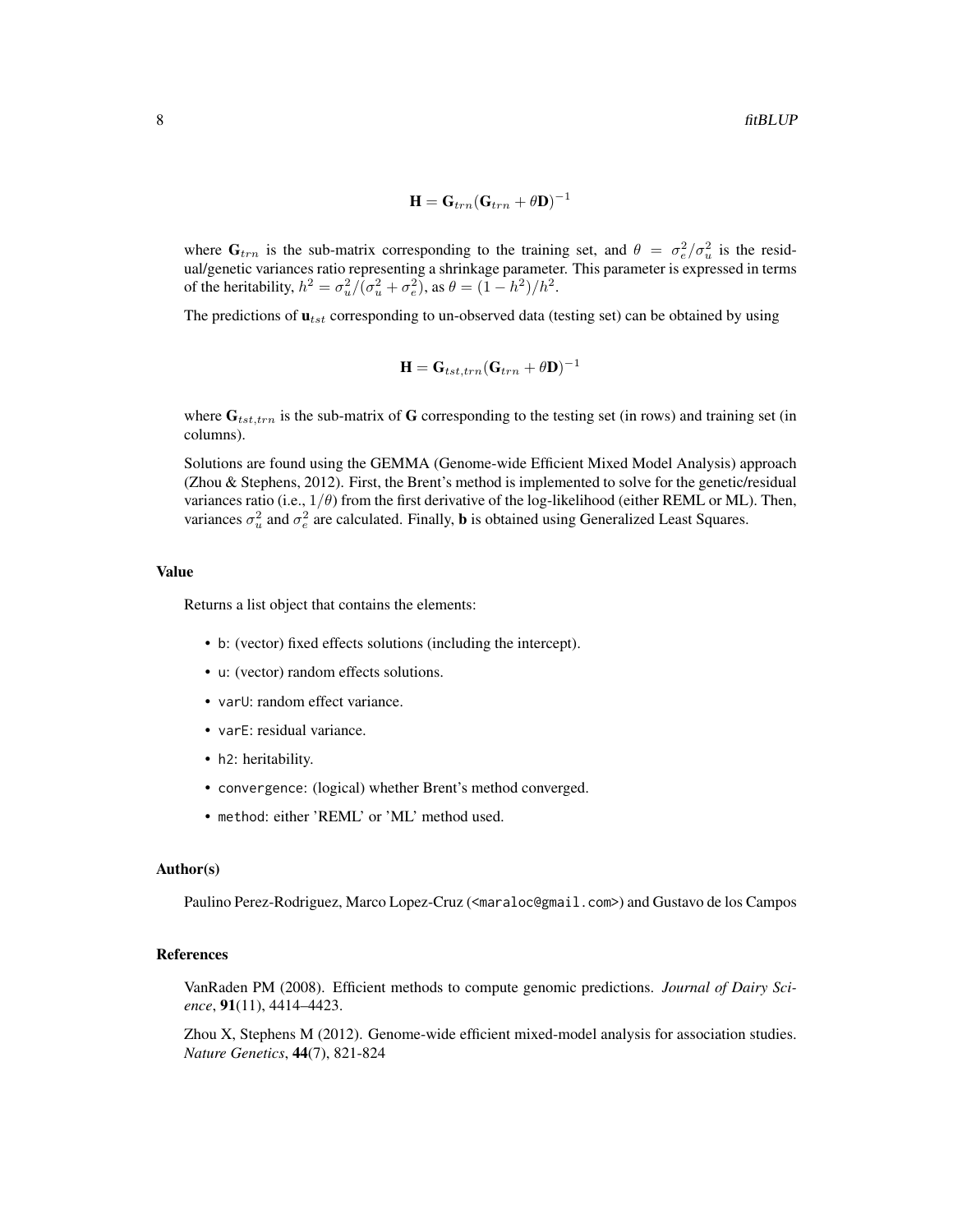# <span id="page-8-0"></span>getGenCov 9

# Examples

```
require(SFSI)
data(wheatHTP)
index = which(YSCV % in % 1:2) # Use only a subset of data
M = scale(M[index,])/sqrt(ncol(M)) # Subset and scale markers
G = tcrossprod(M) \# Genomic relationship matrix
y = as.vector(scale(Y[index,"E1"])) # Subset response variable
# Training and testing sets
tst = seq(1, length(y), by=3)trn = seq_along(y)[-tst]
yNA \le yyNA[tst] <- NA
fm1 = fitBLUP(vNA, K=G)plot(y[tst],fm1$u[tst]) # Predicted vs observed values in testing set
cor(y[tst],fm1$u[tst]) # Prediction accuracy in testing set
cor(y[trn],fm1$u[trn]) # Prediction accuracy in training set
fm1$theta # Residual/Genetic variances ratio
fm1$h2 # Heritability
if(requireNamespace("float")){
# Using a 'float' type variable
G2 = float::f1(G)fm2 = fitBLUP(yNA, K=G2)
max(abs(fm1$u-fm2$u)) # Check for discrepances
}
```
getGenCov *Genetic covariances*

# Description

Pairwise genetic covariances for variables with the same experimental design and equal variance

# Usage

 $getGenCov(y1, y2, X = NULL, Z = NULL, K = NULL,$  $U = NULL$ ,  $d = NULL$ , scale = TRUE,  $mc.core = 1$ , warn = FALSE, ...)

#### **Arguments**

y1 (numeric vector) Response variable 1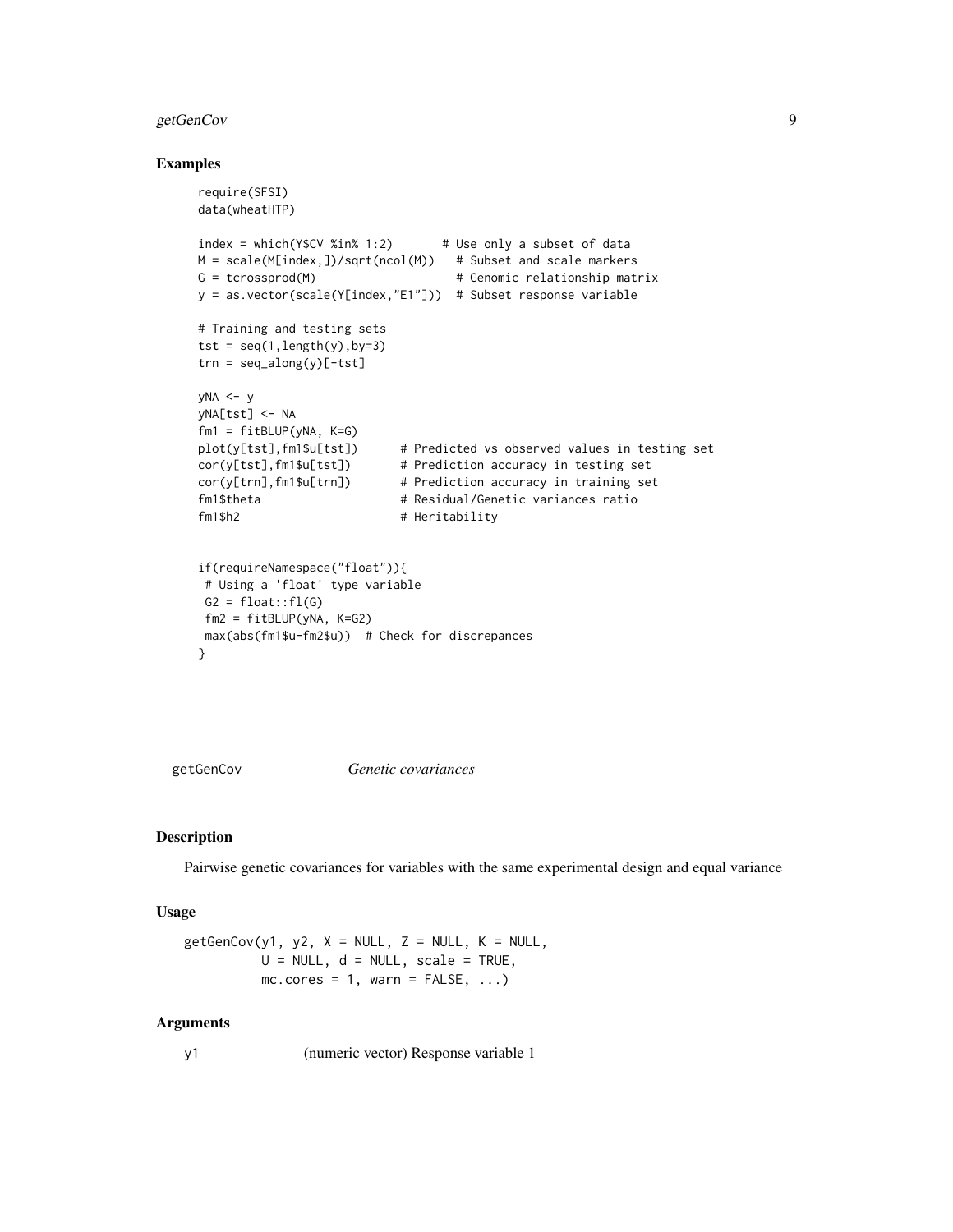| (numeric matrix) Response variable 2. The number of rows must be equal to<br>length of vector y1                                                           |
|------------------------------------------------------------------------------------------------------------------------------------------------------------|
| (numeric matrix) Design matrix for fixed effects. When X=NULL a vector of ones<br>is constructed only for the intercept (default)                          |
| (numeric matrix) Design matrix for random effects. When Z=NULL an identity<br>matrix is considered (default) thus $G = K$ ; otherwise $G = Z K Z'$ is used |
| (numeric matrix) Kinship relationships                                                                                                                     |
| (numeric matrix) Eigenvectors from spectral value decomposition of $G = U D U'$                                                                            |
| (numeric vector) Eigenvalues from spectral value decomposition of $G = U D U'$                                                                             |
| TRUE or FALSE to scale y1 and y2 by their corresponding standard deviations so<br>the resulting variables will have unit variance                          |
| (integer) Number of cores used. The analysis is run in parallel when mc.cores<br>is greater than 1. Default is mc. cores=1                                 |
| TRUE or FALSE to whether show warnings                                                                                                                     |
| Other arguments passed to the function 'fitBLUP'                                                                                                           |
|                                                                                                                                                            |

# Details

Assumes that both  $y_1$  and  $y_2$  follow the basic linear mixed model that relates phenotypes with genetic values of the form

$$
\mathbf{y}_1 = \mathbf{X} \mathbf{b}_1 + \mathbf{Z} \mathbf{u}_1 + \mathbf{e}_1
$$

$$
\mathbf{y}_2 = \mathbf{X} \mathbf{b}_2 + \mathbf{Z} \mathbf{u}_2 + \mathbf{e}_2
$$

where  $\mathbf{b}_1$  and  $\mathbf{b}_2$  are the specific fixed effects,  $\mathbf{u}_1$  and  $\mathbf{u}_2$  are the specific genetic values of the genotypes,  $e_1$  and  $e_2$  are the vectors of specific environmental residuals, and **X** and **Z** are common design matrices conecting the fixed and genetic effects with replicates. Genetic values are assumed to follow a Normal distribution as  $\mathbf{u}_1 \sim N(\mathbf{0}, \sigma_{u_1}^2 \mathbf{K})$  and  $\mathbf{u}_2 \sim N(\mathbf{0}, \sigma_{u_2}^2 \mathbf{K})$ , and environmental terms are assumed  $\mathbf{e}_1 \sim N(\mathbf{0}, \sigma_{e_1}^2 \mathbf{I})$  and  $\mathbf{e}_2 \sim N(\mathbf{0}, \sigma_{e_2}^2 \mathbf{I}).$ 

The genetic covariance  $\sigma_{u_1u_2}^2$  is estimated from the formula for the variance for the sum of two variables as

$$
\sigma^2_{u_1u_2}=\frac{1}{2}(\sigma^2_{u_3}-\sigma^2_{u_1}-\sigma^2_{u_2})
$$

where  $\sigma_{u_3}^2$  is the genetic variance of the variable  $y_3 = y_1 + y_2$  that also follows the same model as for  $y_1$  and  $y_2$ .

Likewise, the environmental covariance  $\sigma_{e_1e_2}^2$  is estimated as

$$
\sigma_{e_1 e_2}^2 = \frac{1}{2} (\sigma_{e_3}^2 - \sigma_{e_1}^2 - \sigma_{e_2}^2)
$$

where  $\sigma_{e_3}^2$  is the error variance of the variable  $y_3$ .

Solutions are found using the function 'fitBLUP' (see help(fitBLUP)) to sequentialy fit mixed models for all the variables  $y_1$ ,  $y_2$  and  $y_3$ .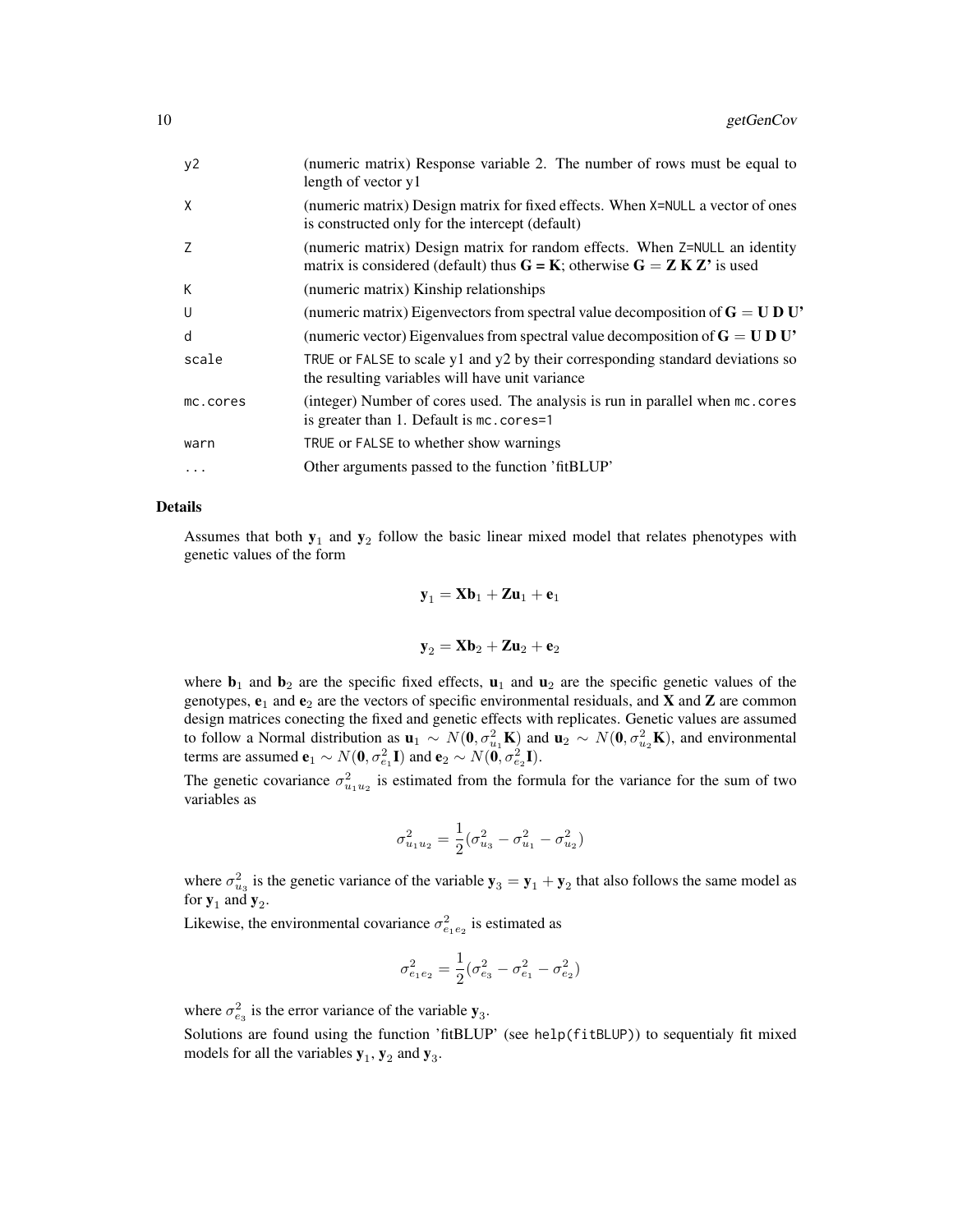# <span id="page-10-0"></span>Value

Returns a list object that contains the elements:

- varU1: genetic variance for response variable 1.
- varU2: (vector) genetic variances for response variable 2.
- varE1: error variance for response variable 1.
- varE2: (vector) error variances for response variable 2.
- covU: (vector) genetic covariances between response variables 1 and 2.
- covE: (vector) environmental covariances between response variables 1 and 2.

# Author(s)

Marco Lopez-Cruz (<maraloc@gmail.com>) and Gustavo de los Campos

# Examples

```
require(SFSI)
data(wheatHTP)
index = which(Y$CV %in% 1:2) # Use only a subset of data
M = scale(M[index,])/sqrt(ncol(M)) # Subset and scale markers
G = tcrossprod(M) \# Genomic relationship matrix
y = as.vector(scale(Y[index,"E1"])) # Subset response variable
X = scale(X_E1[index,20:50]) # Subset reflectance data
fm = getGenCov(y,X,K=G)
covU = fm$covU # Genetic covariance
covP_corrected = fm$covU+fm$covE # Phenotypic covariance
covP\_uncorrected = cov(y, X) # Sample phenotypic covariance
plot(covP_corrected,covP_uncorrected)
plot(covU,covP_uncorrected)
plot(covU,covP_corrected)
```
LARS *Least Angle Regression to solve LASSO-type problems*

# Description

Computes the entire LASSO solution for the regression coefficients, starting from zero, to the leastsquares estimates, via the Least Angle Regression (LARS) algorithm (Efron, 2004). It uses as inputs a variance matrix among predictors and a covariance vector between response and predictors.

#### Usage

```
LARS(Sigma, Gamma, method = c("LAR", "LAR-LASSO"), dfmax = NULL,
  eps = .Machine$double.eps, scale = TRUE, verbose = FALSE)
```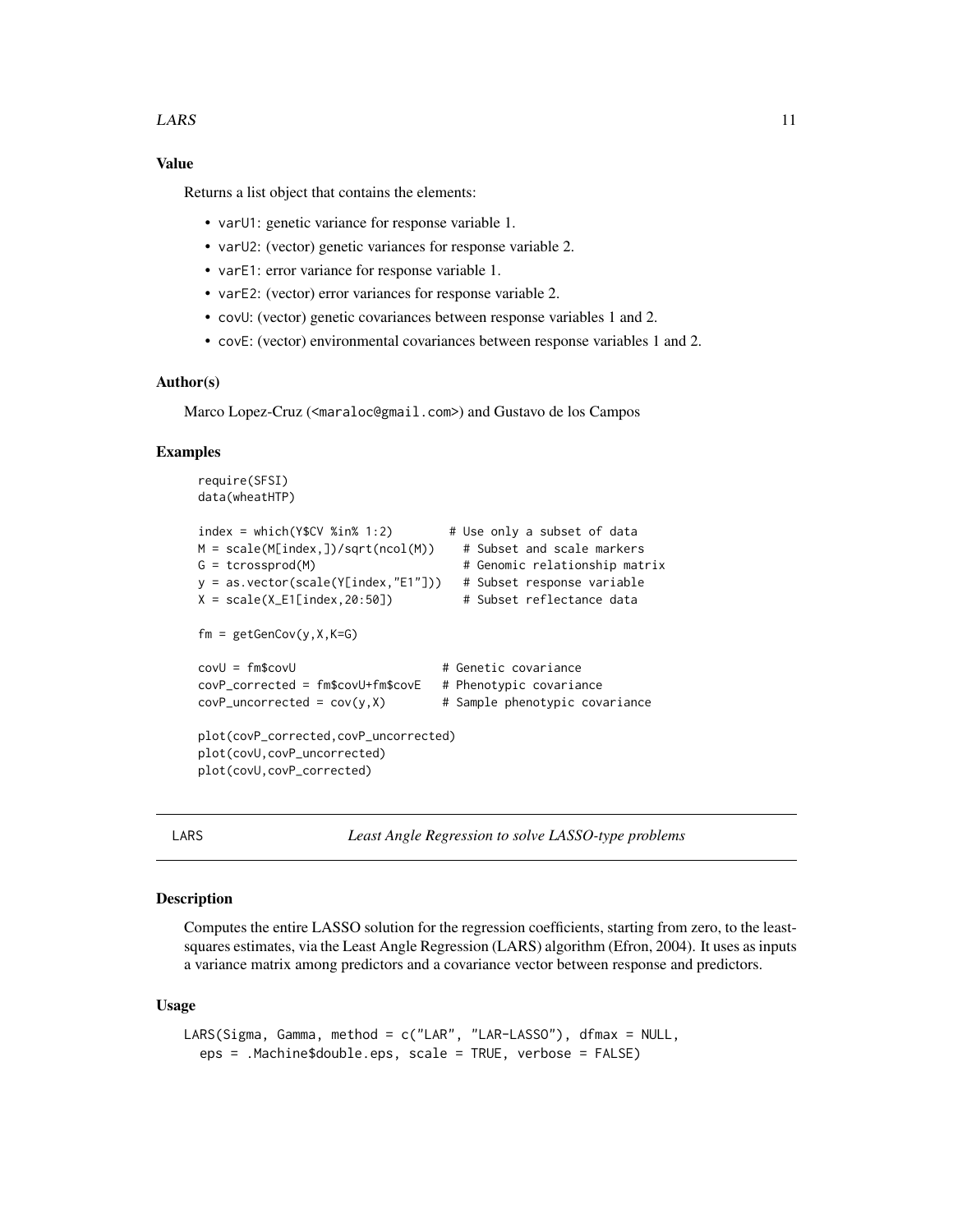# Arguments

| Sigma   | (numeric matrix) Variance-covariance matrix of predictors. It can be of the<br>"float32" type as per the 'float' R-package                                                                |
|---------|-------------------------------------------------------------------------------------------------------------------------------------------------------------------------------------------|
| Gamma   | (numeric vector) Covariance between response variable and predictors                                                                                                                      |
| method  | (character) Either:                                                                                                                                                                       |
|         | • 'LAR': Computes the entire sequence of all coefficients. Values of lambdas<br>are calculated at each step.<br>• 'LAR-LASSO': Similar to 'LAR' but solutions when a predictor leaves the |
|         | solution are also returned.                                                                                                                                                               |
|         | Default is method='LAR'                                                                                                                                                                   |
| dfmax   | (integer) Maximum number of non-zero coefficients in the last LARS solution.<br>Default dfmax=NULL will calculate solutions for the entire lambda sequence                                |
| eps     | (numeric) An effective zero. Default is the machine precision                                                                                                                             |
| scale   | TRUE or FALSE to scale matrix Sigma for variables with unit variance and scale<br>Gamma by the standard deviation of the corresponding predictor taken from the<br>diagonal of Sigma      |
| verbose | TRUE or FALSE to whether printing each LARS step                                                                                                                                          |

# Details

Finds solutions for the regression coefficients in a linear model

$$
y_i = \mathbf{x}_i'\boldsymbol{\beta} + e_i
$$

where  $y_i$  is the response for the i<sup>th</sup> observation,  $\mathbf{x}_i = (x_{i1},...,x_{ip})'$  is a vector of p predictors assumed to have unit variance,  $\boldsymbol{\beta} = (\beta_1, ..., \beta_p)'$  is a vector of regression coefficients, and  $e_i$  is a residual.

The regression coefficients  $\beta$  are estimated as function of the variance matrix among predictors ( $\Sigma$ ) and the covariance vector between response and predictors  $(Γ)$  by minimizing the penalized mean squared error function

$$
-\boldsymbol{\Gamma}'\boldsymbol{\beta}+1/2\boldsymbol{\beta}'\boldsymbol{\Sigma}\boldsymbol{\beta}+1/2\boldsymbol{\lambda}||\boldsymbol{\beta}||_1
$$

where  $\lambda$  is the penalization parameter and  $||\boldsymbol{\beta}||_1 = \sum_{j=1}^p |\beta_j|$  is the L1-norm.

The algorithm to find solutions for each  $\beta_j$  is fully described in Efron (2004) in which the "current correlation" between the predictor  $x_{ij}$  and the residual  $e_i = y_i - \mathbf{x}'_i \boldsymbol{\beta}$  is expressed (up-to a constant) as

$$
r_j = \Gamma_j - \Sigma'_j \boldsymbol{\beta}
$$

where  $\Gamma_j$  is the  $j^{th}$  element of  $\Gamma$  and  $\Sigma_j$  is the  $j^{th}$  column of the matrix  $\Sigma$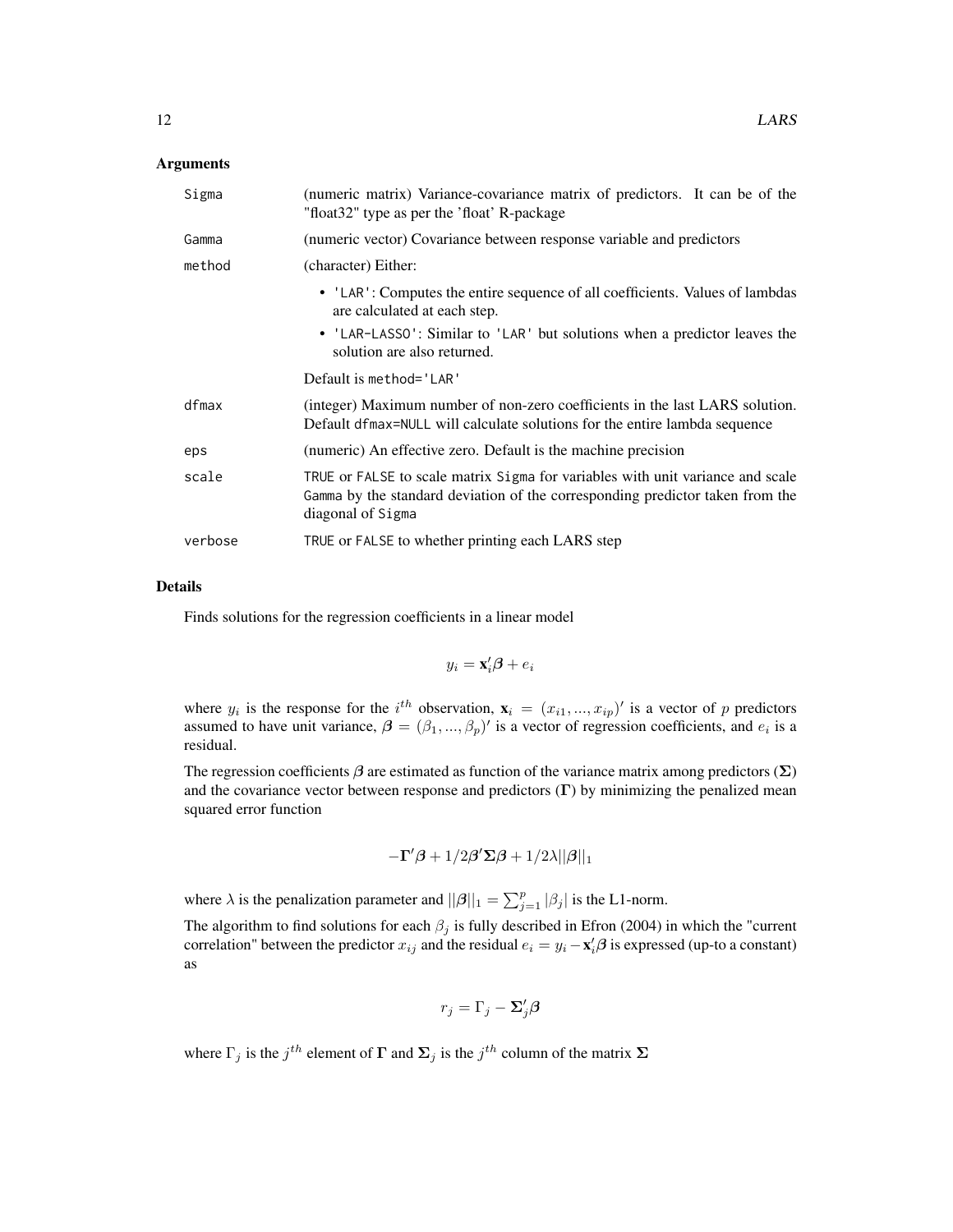# $LARS$  13

# Value

Returns a list object with the following elements:

- lambda: (vector) all the sequence of values of the LASSO penalty.
- beta: (matrix) regression coefficients for each predictor (in rows) associated to each value of the penalization parameter lambda (in columns).
- df: (vector) degrees of freedom, number of non-zero predictors associated to each value of lambda.

The returned object is of the class 'LASSO' for which methods fitted exist. Function path.plot can be also used

# Author(s)

Marco Lopez-Cruz (<maraloc@gmail.com>) and Gustavo de los Campos. Adapted from the 'lars' function in package 'lars' (Hastie & Efron, 2013)

# References

Efron B, Hastie T, Johnstone I, Tibshirani R (2004). Least angle regression. *The Annals of Statistics*, 32(2), 407–499.

Friedman J, Hastie T, Tibshirani R(2010). Regularization paths for generalized linear models via coordinate descent. *Journal of Statistical Software*, 33(1), 1–22.

Hastie T, Efron B (2013). lars: least angle regression, Lasso and forward stagewise. [https://](https://cran.r-project.org/package=lars) [cran.r-project.org/package=lars](https://cran.r-project.org/package=lars).

Tibshirani R (1996). Regression shrinkage and selection via the LASSO. *Journal of the Royal Statistical Society B*, 58(1), 267–288.

# Examples

```
require(SFSI)
data(wheatHTP)
y = as.vector(Y[,"E1"]) # Response variable
X = scale(X_E1) # Predictors
# Training and testing sets
tst = 1:ceiling(0.3 \star length(y))trn = seq_along(y)[-tst]
# Calculate covariances in training set
XtX = var(X[trn,])Xty = cov(y[trn], X[trn,])# Run the penalized regression
fm1 = LARS(XtX,Xty,method="LAR-LASSO")
# Predicted values
yHat1 = fitted(fm1, X=X[trn,]) # training data
```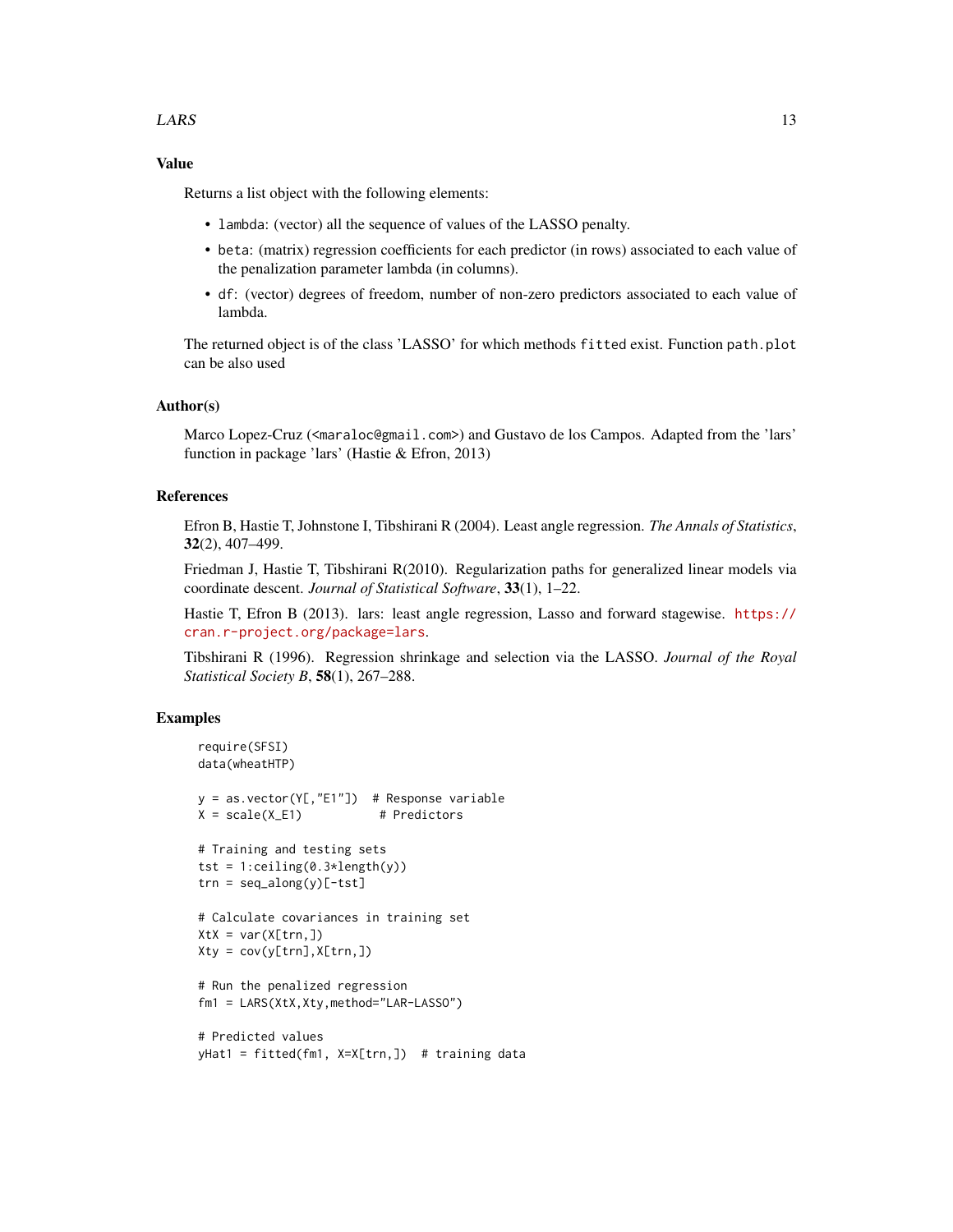```
yHat2 = fitted(fm1, X=X[tst,]) # testing data
# Penalization vs correlation
plot(-log(fm1$lambda[-1]),cor(y[trn],yHat1[,-1]), main="training")
plot(-log(fm1$lambda[-1]),cor(y[tst],yHat2[,-1]), main="testing")
if(requireNamespace("float")){
# Using a 'float' type variable
Xtx2 = float::f1(Xtx)fm2 = LARS(XtX2,Xty,method="LAR-LASSO")
max(abs(fm1$beta-fm2$beta)) # Check for discrepances in beta
max(abs(fm1$lambda-fm2$lambda)) # Check for discrepances in lambda
}
```
Methods\_LASSO *LASSO methods*

# Description

Predicted values for a provided matrix of predictors X

# Usage

## S3 method for class 'LASSO' fitted(object, ...)

# Arguments

| object | An object of the class 'LASSO' returned either by the function 'LARS' or<br>'solveEN'                                                                                 |
|--------|-----------------------------------------------------------------------------------------------------------------------------------------------------------------------|
| .      | Other arguments: X (numeric matrix) scores for as many predictors there are in<br>ncol(object\$beta) (in columns) for a desired number n of observations (in<br>rows) |

# Value

Returns a matrix that contains, for each value of lambda (in columns), the predicted values corresponding to each row of the matrix X

# Author(s)

Marco Lopez-Cruz (<maraloc@gmail.com>) and Gustavo de los Campos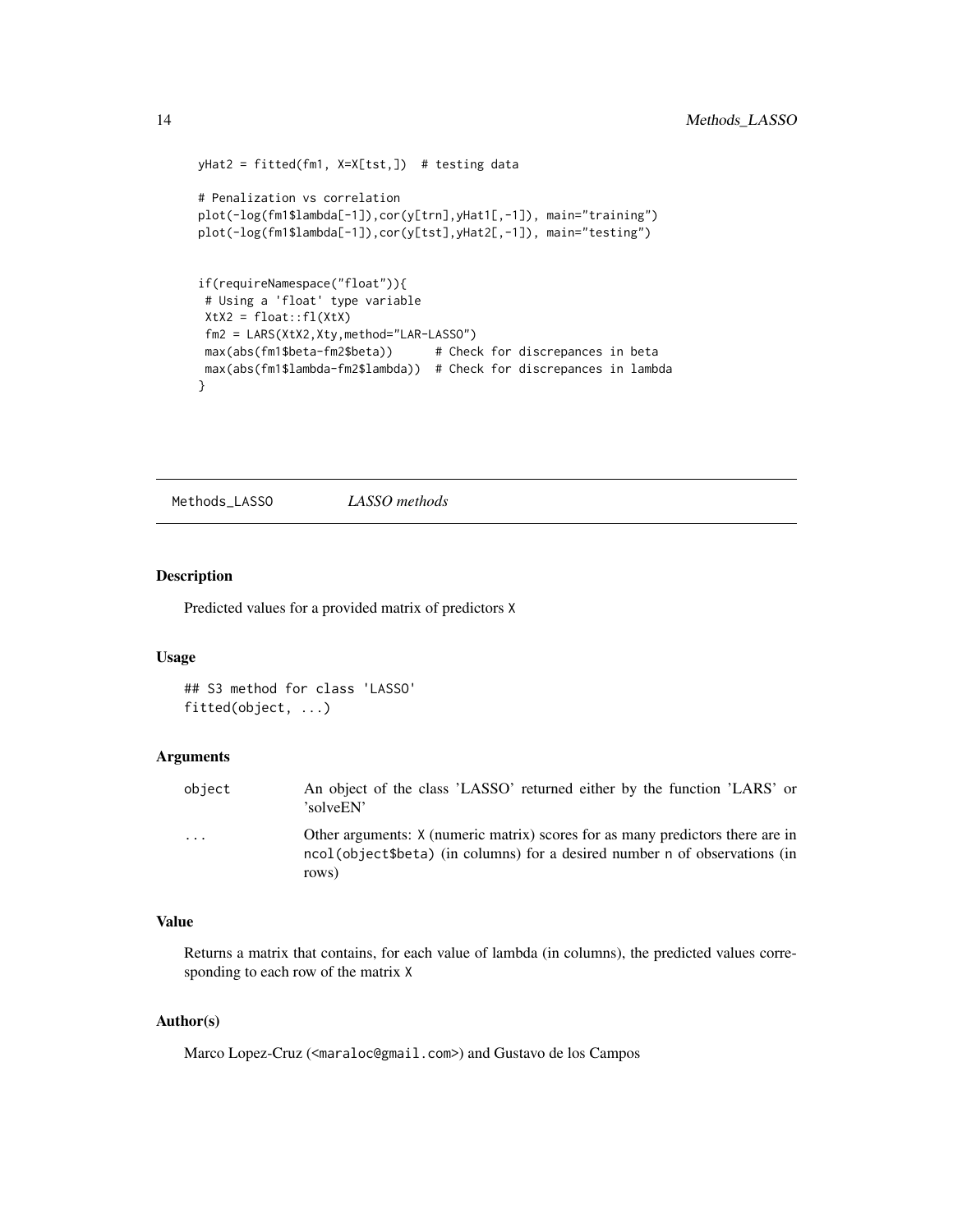# <span id="page-14-0"></span>Methods\_SSI 15

# Examples

```
require(SFSI)
data(wheatHTP)
y = as.vector(Y[,"E1"]) # Response variable
X = scale(X_E1) # Predictors
# Training and testing sets
tst = seq(1, length(y), by=3)trn = seq_along(y)[-tst]
# Calculate covariances in training set
XtX = var(X[trn,])Xty = cov(y[trn], X[trn,])# Run the penalized regression
fm = solveEN(XtX,Xty,alpha=0.5)
# Predicted values
yHat1 = fitted(fm, X=X[trn,]) # training data
yHat2 = fitted(fm, X=X[tst,]) # testing data
# Penalization vs correlation
plot(-log(fm$lambda[-1]),cor(y[trn],yHat1[,-1]), main="training")
plot(-log(fm$lambda[-1]),cor(y[tst],yHat2[,-1]), main="testing")
```
Methods\_SSI *SSI methods*

# Description

Useful methods for retrieving, summarizing and visualizing important results from an object of the class 'SSI'

# Usage

```
## S3 method for class 'SSI'
coef(object, ..., df=NULL, tst=NULL)
## S3 method for class 'SSI'
fitted(object, ...)
## S3 method for class 'SSI'
summary(object, ...)
## S3 method for class 'SSI'
plot(..., py=c("accuracy","MSE"), nbreaks.x=6)
```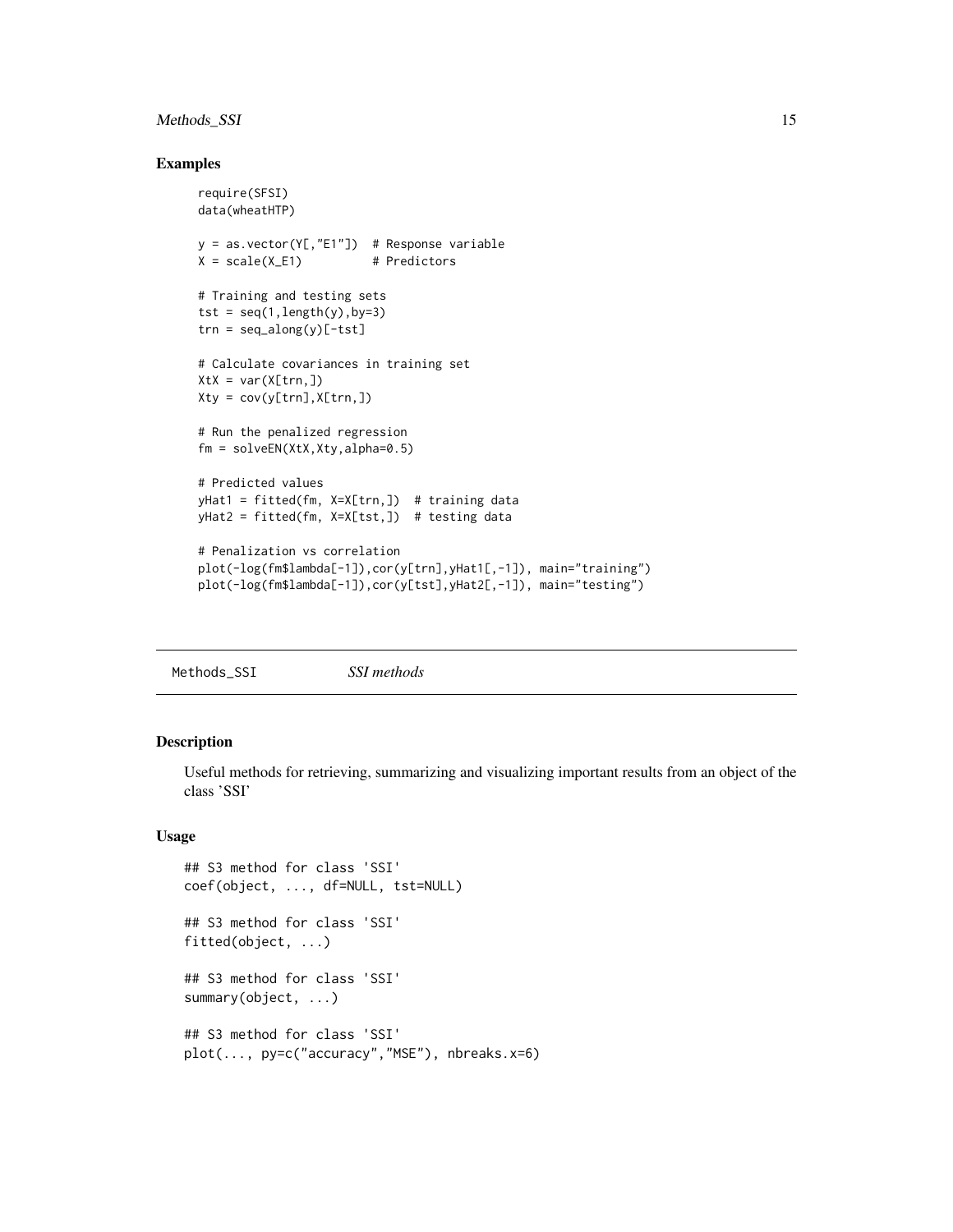# Arguments

| object    | An object of the class 'SSI'                                                                                                                                 |
|-----------|--------------------------------------------------------------------------------------------------------------------------------------------------------------|
|           | Arguments to be passed:                                                                                                                                      |
|           | • One or more objects of the class 'SSI' (for method plot)                                                                                                   |
|           | • Other arguments for method plot: 'xlab', 'ylab', 'main', 'lwd', 'xlim',<br>'ylim'                                                                          |
|           | • Not needed for methods summary, coef and fitted                                                                                                            |
| df        | (numeric) Average (across testing individuals) number of non-zero regression<br>coefficients                                                                 |
| tst       | (integer vector) Which elements from vector y (stored in object \$y) are in test-<br>ing set. Default tst=NULL will consider all individuals in object \$tst |
| py        | (character) Either 'accuracy' (correlation between observed and predicted val-<br>ues) or 'MSE' (mean squared error) to plot in the y-axis                   |
| nbreaks.x | (integer) Number of breaks in the x-axis                                                                                                                     |

# Value

Method fitted returns a matrix with the predicted values for each individual in the testing set (in rows) for each value of lambda (in columns).

Method coef (list of matrices) returns the regression coefficients for each testing set individual (elements of the list). Each matrix contains the coefficients for each value of lambda (in rows) associated to each training set individual (in columns). If tst is specified, the elements of the list will correspond only to the testing individuals given in tst. If df is specified, only the coefficients for the lambda associated to df are returned as a 'matrix' with testing individuals in rows.

Method summary returns a list object containing:

- lambda: (vector) sequence of values of lambda used in the coefficients' estimation.
- df: (vector) degrees of freedom (across testing individuals) at each solution associated to each value of lambda.
- accuracy: (vector) correlation between observed and predicted values associated to each value of lambda.
- MSE: (vector) mean squared error associated to each value of lambda.
- optCOR: (vector) summary of the SSI with maximum accuracy.
- optMSE: (vector) summary of the SSI with minimum MSE.

Method plot creates a plot of either accuracy or MSE versus the (average across testing individuals) number of predictors (with non-zero regression coefficient) and versus lambda.

# Author(s)

Marco Lopez-Cruz (<maraloc@gmail.com>) and Gustavo de los Campos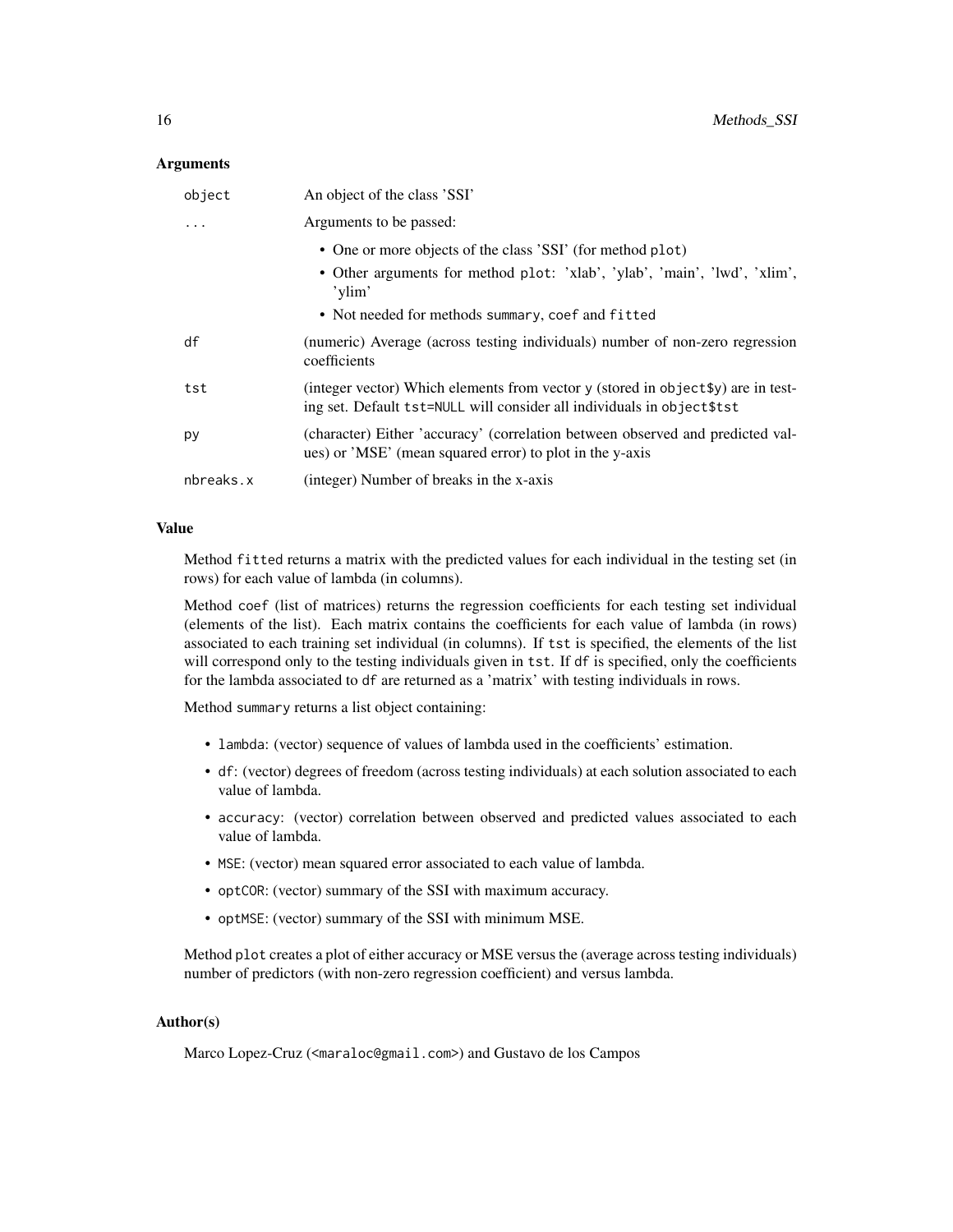# <span id="page-16-0"></span>net.plot 17

# Examples

```
require(SFSI)
data(wheatHTP)
index = which(Y$CV %in% 1:2) # Use only a subset of data
M = scale(M[index, ])/sqrt(ncol(M)) # Subset and scale markers
G = tcrossprod(M) \qquad # Genomic relationship matrix
y = as.vector(scale(Y[index,"E1"])) # Subset ans scale response variable
# Training and testing sets
tst = seq(1, length(y), by=5)trn = seq_along(y)[-tst][1:200]fm1 = SST(y,K=G,tst=tst,trn=trn)yHat = fitted(fm1) \qquad # Predicted values for each SSI
out = summary(fm1) \qquad # Useful function to get results
corTST = out$accuracy # Testing set accuracy (correlation cor(y,yHat))
out$optCOR # SSI with maximum accuracy
out$optMSE # SSI with minimum MSE
B = coef(fm1) \# Regression coefficients
B = coef(fm1,df=out$optCOR['df']) # Regression coefficients associated with one 'df'
plot(fm1,main=expression('corr('*y[obs]*','*y[pred]*') vs sparsity'))
plot(fm1,py="MSE",ylab='Mean Square Error', xlab='Sparsity')
```

| net.plot | Network plot |  |
|----------|--------------|--|
|          |              |  |

# Description

Network plot of testing and training individuals from an object of the class 'SSI'

# Usage

```
net.plot(object, Z = NULL, K = NULL, tst = NULL,show.names = FALSE, group = NULL, group.shape = NULL,
        set.color = NULL, set.size = NULL, df = NULL, main,
        axis.labels = TRUE, curve = FALSE, bg.color = "white",
        unified = TRUE, n \times t = 36, line.color = "gray80",
        line.tick = 0.3, legend.pos="right", point.color = "gray20",
        sets = c("Testing","Supporting","Non-active"),
        eps = .Machine$double.eps)
```
# Arguments

| object | An object of the 'SSI' class or a matrix of coefficients                       |
|--------|--------------------------------------------------------------------------------|
|        | (numeric matrix) Design matrix for random effects. When $Z = NULL$ an identity |
|        | matrix is considered (default) thus $G = K$ ; otherwise $G = Z K Z'$ is used   |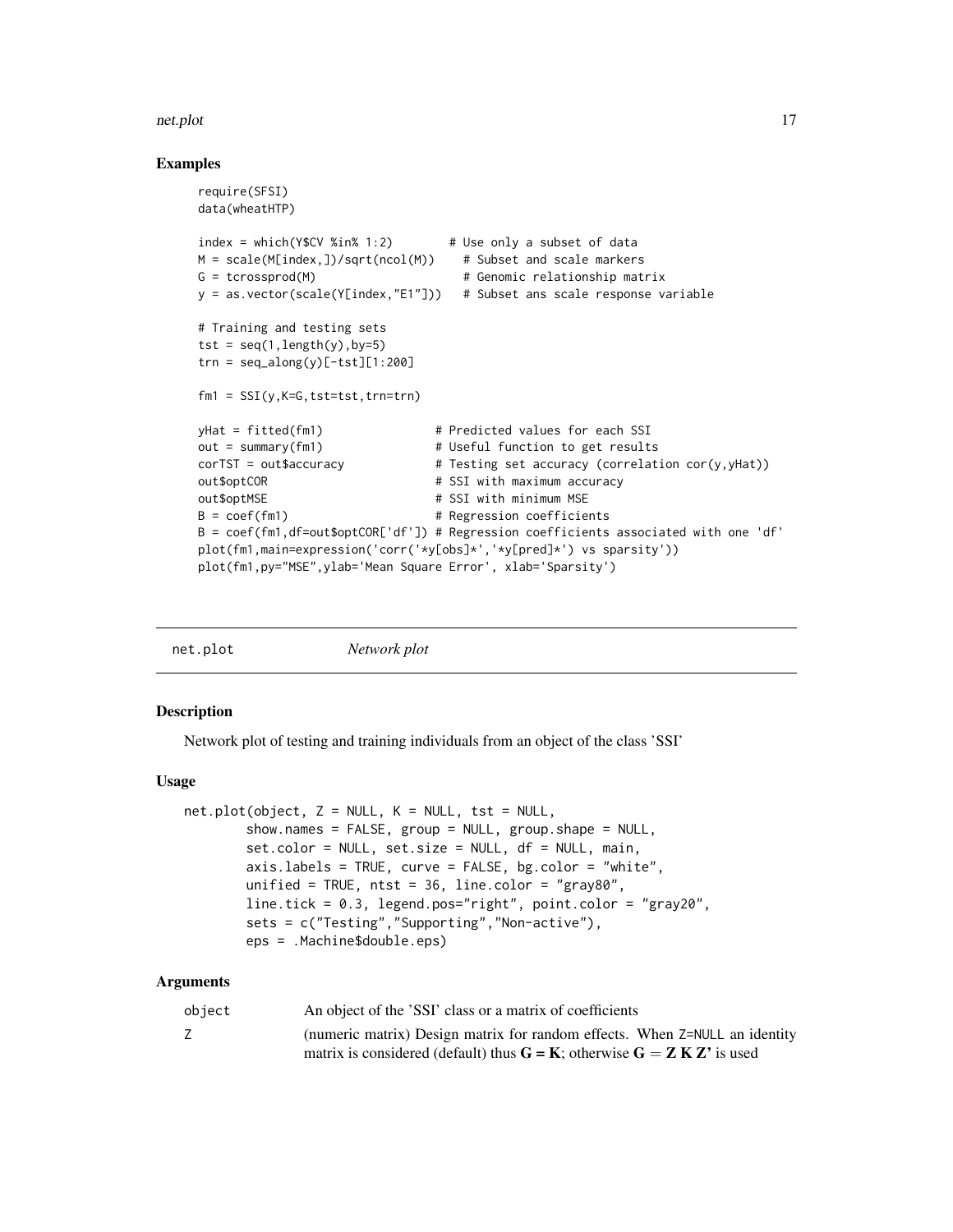| К           | (numeric matrix) Kinship relationships. This can be a (character) name of a<br>binary file where the matrix is stored                                                                                    |
|-------------|----------------------------------------------------------------------------------------------------------------------------------------------------------------------------------------------------------|
| tst         | (integer vector) Which elements from vector y (stored in fm\$y) are in testing set<br>and to plot. They must be contained in fm\$tst. Default tst=NULL will consider<br>the whole vector fm\$tst to plot |
| group       | (data.frame) Column grouping for the individuals. The rows must match with<br>the rows in G matrix                                                                                                       |
| df          | (numeric) Average number of training individuals contributing to the prediction<br>(active) of testing individuals. Default df=NULL will use the df that yielded the<br>optimal accuracy                 |
| main        | (character/expression) Title of the plot                                                                                                                                                                 |
| bg.color    | (character) Plot background color                                                                                                                                                                        |
| line.color  | (character) Color of lines connecting nodes in rows with those in columns                                                                                                                                |
| line.tick   | (numeric) Tick of lines connecting nodes in rows with those in columns                                                                                                                                   |
| curve       | TRUE or FALSE to whether draw curve lines connecting nodes in rows with those<br>in columns                                                                                                              |
| show.names  | TRUE or FALSE to whether show node names given by the row/column names of<br>either K or object (when this is a matrix)                                                                                  |
| set.color   | (character vector) Color point of each type of node: row, 'active' column, and<br>'non-active' column, respectively                                                                                      |
| set.size    | (numeric vector) Size of each type of node: row, 'active' column, and 'non-<br>active' column, respectively                                                                                              |
| group.shape | (integer vector) Shape of each level of the grouping column provided as group                                                                                                                            |
| axis.labels | TRUE or FALSE to whether show labels in both axes                                                                                                                                                        |
| unified     | TRUE or FALSE to whether show an unified plot or separated for each individual<br>in 'testing'                                                                                                           |
| point.color | (character) Color of the points in the plot                                                                                                                                                              |
| ntst        | (integer) Maximum number of row nodes ('testing') that are plotted separated<br>as indicated by unified=FALSE                                                                                            |
| legend.pos  | (character) Either "right", topright", "bottomleft", "bottomright", "topleft", or "none"<br>indicating where the legend is positioned in the plot                                                        |
| sets        | (character vector) Names of the types of node: row, 'active' column, and 'non-<br>active' column, respectively                                                                                           |
| eps         | (numeric) Minumum value to declare nodes to be connected. Default is the<br>machine precision (numerical zero)                                                                                           |

# Details

Plot edges in the plane xy given by a numerical matrix. When the object is a 'SSI' object the edges are taken from the regression coefficients from the 'SSI'. Edges are plotted according to the Fruchterman-Reingold algorithm. When a matrix  $K$  is provided, edges are plotted according to the spectral value decomposition of  $Z K Z' = U D U'$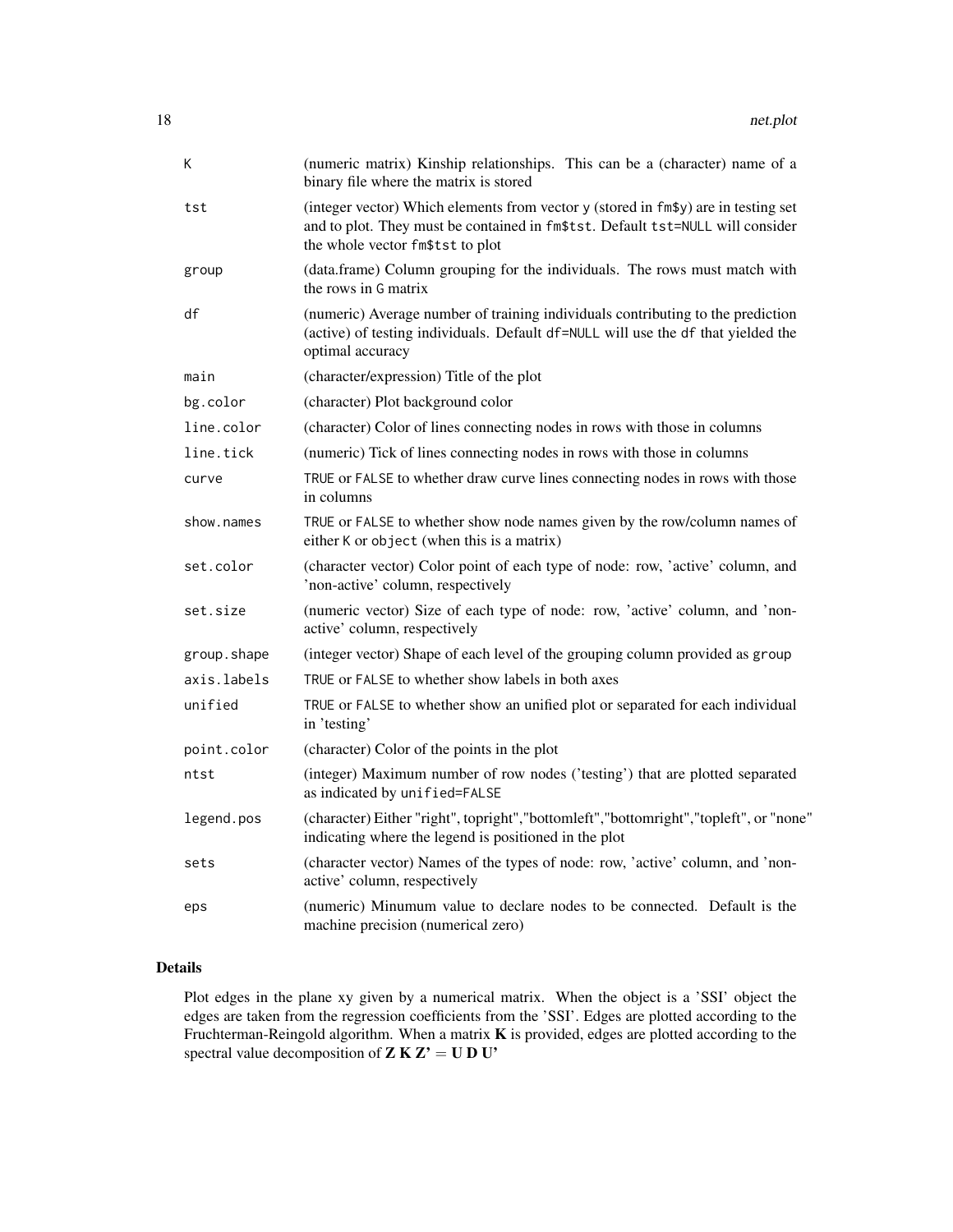### <span id="page-18-0"></span>path.plot the contract of the contract of the contract of the contract of the contract of the contract of the contract of the contract of the contract of the contract of the contract of the contract of the contract of the

# Value

Returns the top-2 PC's plot connecting testing (predicted) individuals with training (predictors) individuals

# Author(s)

Marco Lopez-Cruz (<maraloc@gmail.com>) and Gustavo de los Campos

# Examples

```
require(SFSI)
data(wheatHTP)
index = which(Y$CV == 1) # Use only a subset of data
M = scale(M[index, ])/sqrt(ncol(M)) # Subset and scale markers
G = tcrossprod(M) \# Genomic relationship matrix
y = as.vector(scale(Y[index,"E1"])) # Subset ans scale response variable
# Training and testing sets
tst = seq(20, length(y), by=10)trn = seq_along(y)[-tst]
fm = SST(y,K=G,tst=tst,trn=trn)# Basic setting
net.plot(fm)
net.plot(fm, show.names=c(TRUE,TRUE,FALSE), set.size=c(4,2,1), df=10)
# Passing a matrix of coefficients
B = as_matrix(coef(fm, df=15))net.plot(B, curve=TRUE, set.size=c(3.5,1.5,1))
```
path.plot *Coefficients path plot*

# Description

Coefficients evolution path plot from an object of the class 'LASSO' or 'SSI'

# Usage

```
path.plot(object, Z = NULL, K = NULL, tst = NULL,cor.max = 0.85, nbreaks.x=6, ...)
```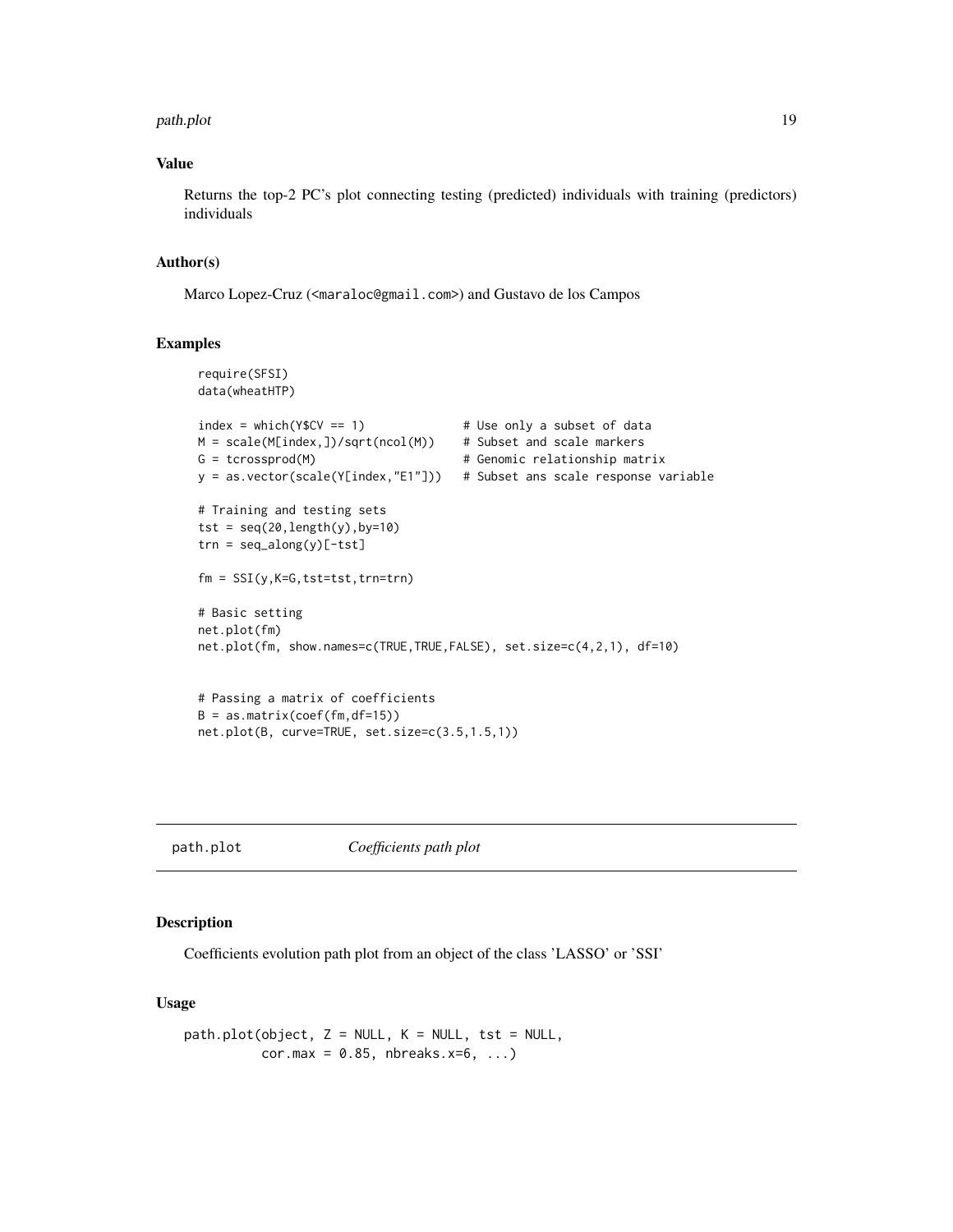# Arguments

| object    | An object of the 'LASSO' or 'SSI' class                                                                                                                                                                           |
|-----------|-------------------------------------------------------------------------------------------------------------------------------------------------------------------------------------------------------------------|
| 7         | (numeric matrix) Design matrix for random effects. When $Z = NULL$ an identity<br>matrix is considered (default) thus $G = K$ ; otherwise $G = Z K Z'$ is used. Only<br>needed for a fm object of the class 'SSI' |
| К         | (numeric matrix) Kinship relationships. This can be a name of a binary file<br>where the matrix is stored. Only needed for a fm object of the class 'SSI'                                                         |
| tst       | (integer vector) Which elements from vector y (stored in fm\$y) are in testing set<br>and to plot. They must be contained in fm\$tst. Default tst=NULL will consider<br>the whole vector fm\$tst to plot          |
| cor.max   | (numeric) Maximum correlation allowed for two different coefficients. A group<br>of coeffcients with a correlation greater than cor. max are likely to overlap in the<br>plot thus only one is kept               |
| nbreaks.x | (integer) Number of breaks in the x-axis                                                                                                                                                                          |
|           | Other arguments for method plot: 'xlab', 'ylab', 'main', 'lwd'                                                                                                                                                    |
|           |                                                                                                                                                                                                                   |

# Value

Returns the plot of the coefficients' evolution path along the regularization parameter

# Author(s)

Marco Lopez-Cruz (<maraloc@gmail.com>) and Gustavo de los Campos

# Examples

```
require(SFSI)
data(wheatHTP)
index = which(Y$CV == 1) # Use only a subset of data
M = scale(M[index,])/sqrt(ncol(M)) # Subset and scale markers
G = tcrossprod(M) # Genomic relationship matrix
y = as.vector(scale(Y[index,"E1"])) # Subset response variable
X = scale(X_E1[index,]) # Reflectance data
# Sparse phenotypic regression
fm1 = LARS(var(X), cov(y, X))# Sparse family index
fm2 = SSI(y,K=G,tst=1:10,trn=11:50)
path.plot(fm1)
path.plot(fm2, cor.max=0.6)
path.plot(fm2, K=G, cor.max=0.6)
# Path plot for the first individual in testing set for the SSI
path.plot(fm2, K=G, tst=fm2$tst[1])
```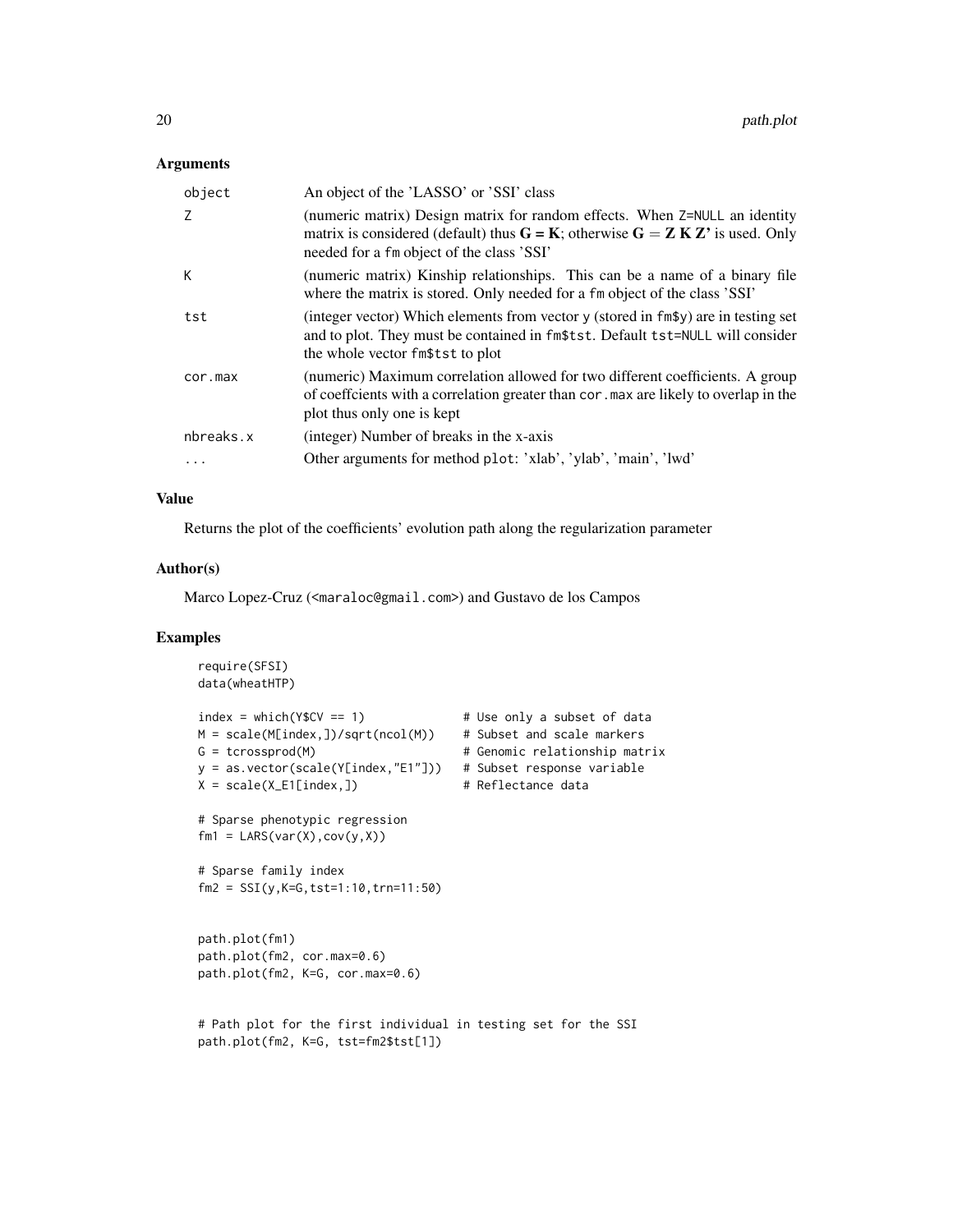<span id="page-20-0"></span>

# Description

Computes the entire Elastic-Net solution for the regression coefficients for all values of the penalization parameter, via the Coordinate Descent (CD) algorithm (Friedman, 2007). It uses as inputs a variance matrix among predictors and a covariance vector between response and predictors

# Usage

```
solveEN(Sigma, Gamma, alpha = 1, lambda = NULL,
       nlambda = 100, lambda.min = .Machine$double.eps^0.5,
       dfmax = NULL, scale = TRUE, tol = 1e-05,
       maxiter = 1000, verbose = FALSE)
```
# Arguments

| Sigma  | (numeric matrix) Variance-covariance matrix of predictors. It can be of the<br>"float32" type as per the 'float' R-package                                                              |
|--------|-----------------------------------------------------------------------------------------------------------------------------------------------------------------------------------------|
| Gamma  | (numeric vector) Covariance between response variable and predictors                                                                                                                    |
| lambda | (numeric vector) Penalization parameter sequence. Default is 1 ambda=NULL, in<br>this case a decreasing grid of 'nlambda' lambdas will be generated starting<br>from a maximum equal to |

max(abs(Gamma)/alpha)

|            | to a minimum equal to zero. If alpha=0 the grid is generated starting from a<br>maximum equal to 5                                                                                   |
|------------|--------------------------------------------------------------------------------------------------------------------------------------------------------------------------------------|
| nlambda    | (integer) Number of lambdas generated when lambda=NULL                                                                                                                               |
| lambda.min | (numeric) Minimum value of lambda that are generated when lambda=NULL                                                                                                                |
| alpha      | (numeric) Value between 0 and 1 for the weights given to the L1 and L2-<br>penalties                                                                                                 |
| scale      | TRUE or FALSE to scale matrix Sigma for variables with unit variance and scale<br>Gamma by the standard deviation of the corresponding predictor taken from the<br>diagonal of Sigma |
| tol        | (numeric) Maximum error between two consecutive solutions of the CD algo-<br>rithm to declare convergence                                                                            |
| maxiter    | (integer) Maximum number of iterations to run the CD algorithm at each lambda<br>step before convergence is reached                                                                  |
| dfmax      | (integer) Maximum number of non-zero coefficients in the last solution. Default<br>dfmax=NULL will calculate solutions for the entire lambda grid                                    |
| verbose    | TRUE or FALSE to whether printing each CD step                                                                                                                                       |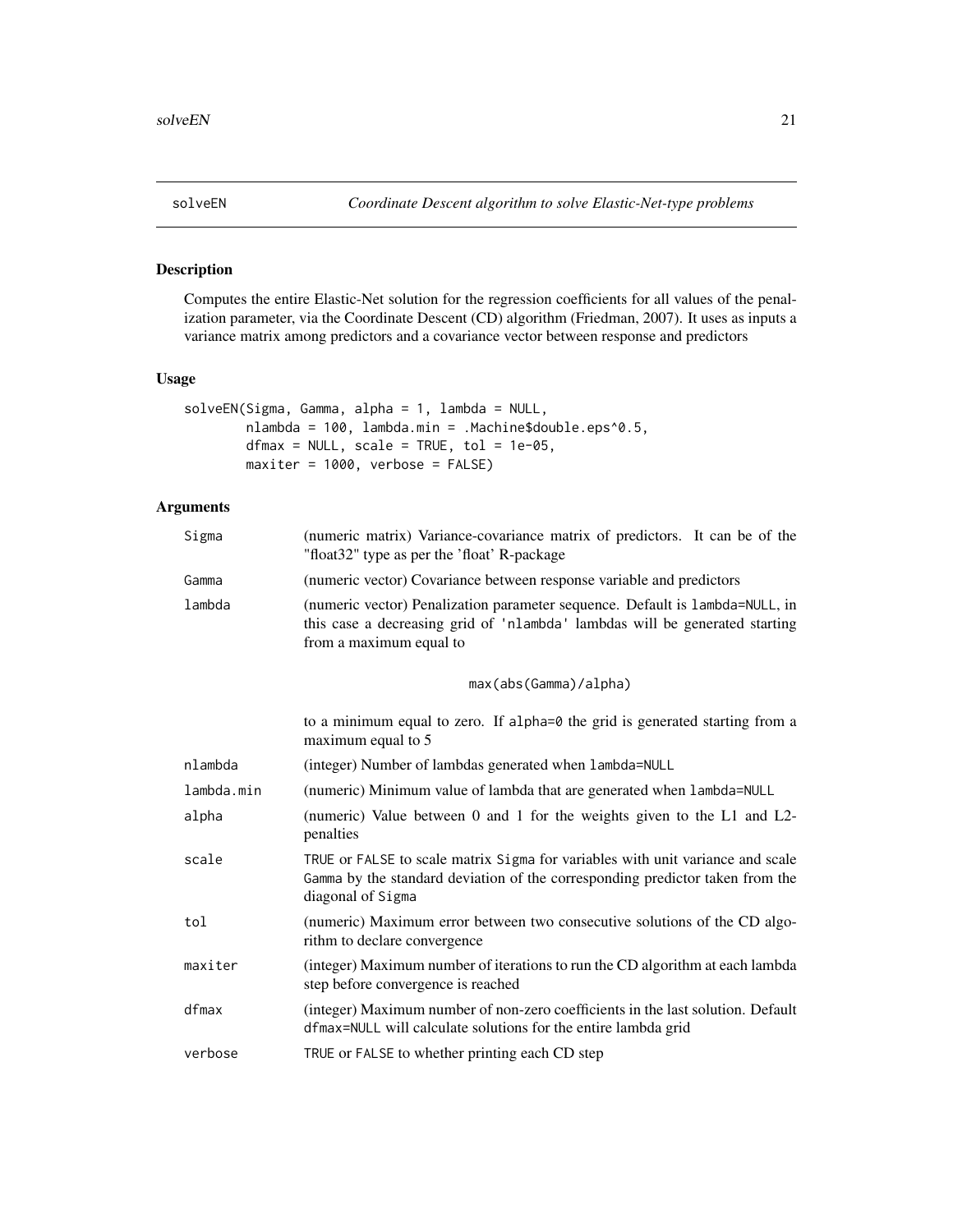#### Details

Finds solutions for the regression coefficients in a linear model

$$
y_i = \mathbf{x}_i'\boldsymbol{\beta} + e_i
$$

where  $y_i$  is the response for the i<sup>th</sup> observation,  $\mathbf{x}_i = (x_{i1},...,x_{ip})'$  is a vector of p predictors assumed to have unit variance,  $\boldsymbol{\beta} = (\beta_1, ..., \beta_p)'$  is a vector of regression coefficients, and  $e_i$  is a residual.

The regression coefficients  $\beta$  are estimated as function of the variance matrix among predictors ( $\Sigma$ ) and the covariance vector between response and predictors  $(\Gamma)$  by minimizing the penalized mean squared error function

$$
-\Gamma'\beta + 1/2\beta'\Sigma\beta + \lambda J(\beta)
$$

where  $\lambda$  is the penalization parameter and  $J(\beta)$  is a penalty function given by

$$
1/2(1-\alpha)||\boldsymbol{\beta}||_2^2+\alpha||\boldsymbol{\beta}||_1
$$

where  $0 \le \alpha \le 1$ , and  $||\boldsymbol{\beta}||_1 = \sum_{j=1}^p |\beta_j|$  and  $||\boldsymbol{\beta}||_2^2 = \sum_{j=1}^p \beta_j^2$  are the L1 and (squared) L2-norms, respectively.

The "partial residual" excluding the contribution of the predictor  $x_{ij}$  is

$$
e_i^{(j)} = y_i - \mathbf{x}_i' \boldsymbol{\beta} + x_{ij} \beta_j
$$

then the ordinary least-squares (OLS) coefficient of  $x_{ij}$  on this residual is (up-to a constant)

$$
\beta_j^{(ols)} = \Gamma_j - \Sigma_j' \boldsymbol{\beta} + \beta_j
$$

where  $\Gamma_j$  is the  $j^{th}$  element of  $\Gamma$  and  $\Sigma_j$  is the  $j^{th}$  column of the matrix  $\Sigma$ .

Coefficients are updated for each  $j = 1, ..., p$  from their current value  $\beta_j$  to a new value  $\beta_j(\alpha, \lambda)$ , given  $\alpha$  and  $\lambda$ , by "soft-thresholding" their OLS estimate until convergence as fully described in Friedman (2007).

# Value

Returns a list object containing the elements:

- lambda: (vector) all the sequence of values of the penalty.
- beta: (matrix) regression coefficients for each predictor (in rows) associated to each value of the penalization parameter lambda (in columns).
- df: (vector) degrees of freedom, number of non-zero predictors associated to each value of lambda.

The returned object is of the class 'LASSO' for which methods fitted exist. Function 'path.plot' can be also used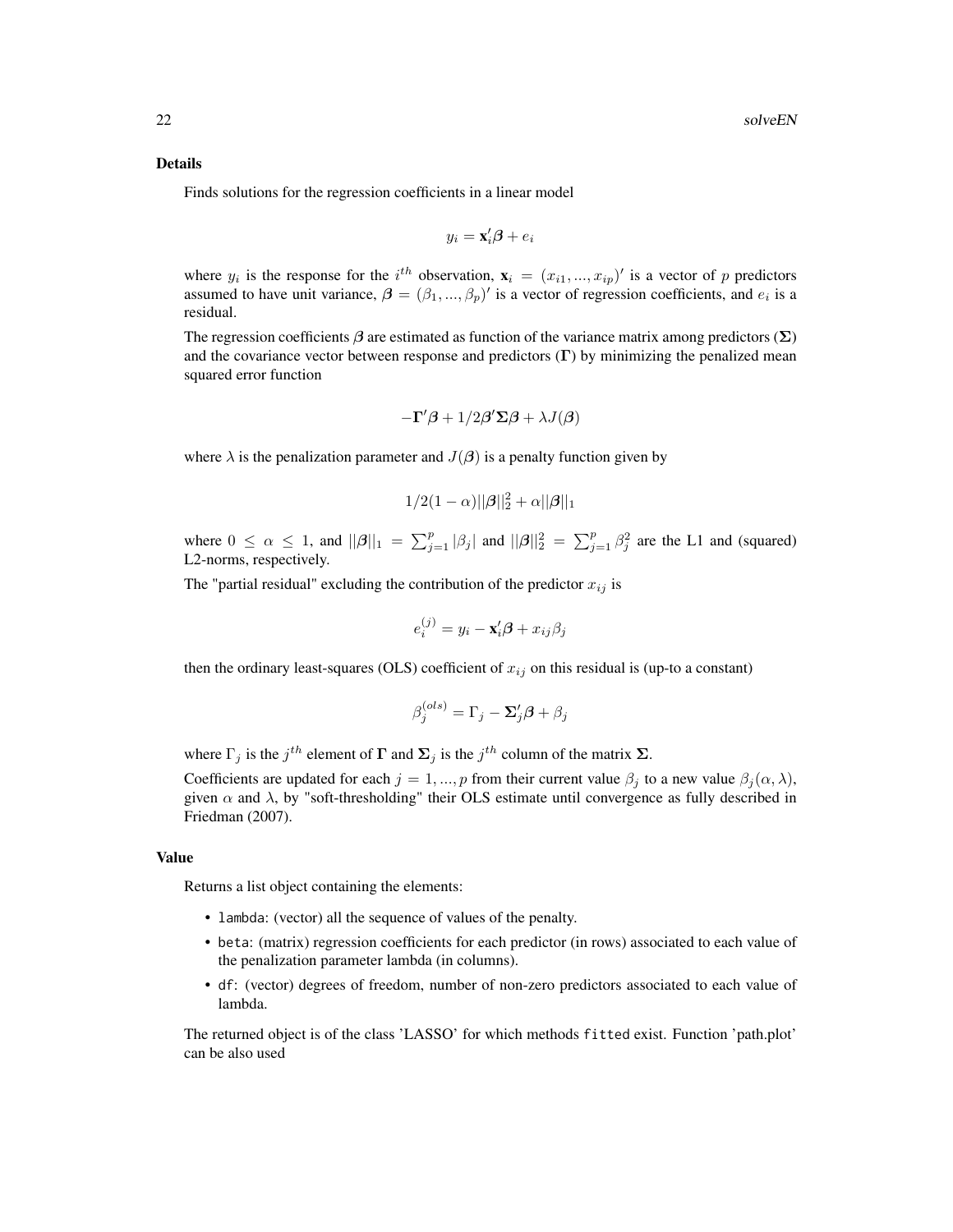## solveEN 23

# Author(s)

Marco Lopez-Cruz (<maraloc@gmail.com>) and Gustavo de los Campos

# References

Friedman J, Hastie T, Höfling H, Tibshirani R (2007). Pathwise coordinate optimization. *The Annals of Applied Statistics*, 1(2), 302–332.

Hoerl AE, Kennard RW (1970). Ridge Regression: Biased estimation for nonorthogonal problems. *Technometrics*, 12(1), 55–67.

Tibshirani R (1996). Regression shrinkage and selection via the LASSO. *Journal of the Royal Statistical Society B*, 58(1), 267–288.

Zou H, Hastie T (2005). Regularization and variable selection via the elastic net. *Journal of the Royal Statistical Society B*, 67(2), 301–320.

# Examples

```
require(SFSI)
data(wheatHTP)
y = as.vector(Y[,"E1"]) # Response variable
X = scale(X_E1) # Predictors
# Training and testing sets
tst = seq(1, length(y), by=3)trn = seq_along(y)[-tst]
# Calculate covariances in training set
XtX = var(X[trn,])Xty = cov(y[trn], X[trn,])# Run the penalized regression
fm1 = solveEN(XtX,Xty,alpha=0.5)
# Predicted values
yHat1 = fitted(fm1, X=X[trn,]) # training data
yHat2 = fitted(fm1, X=X[tst,]) # testing data
# Penalization vs correlation
plot(-log(fm1$lambda[-1]),cor(y[trn],yHat1[,-1]), main="training")
plot(-log(fm1$lambda[-1]),cor(y[tst],yHat2[,-1]), main="testing")
if(requireNamespace("float")){
 # Using a 'float' type variable
 Xtx2 = float::f1(Xtx)fm2 = solveEN(XtX2, Xty, alpha=0.5)max(abs(fm1$beta-fm2$beta)) # Check for discrepances
}
```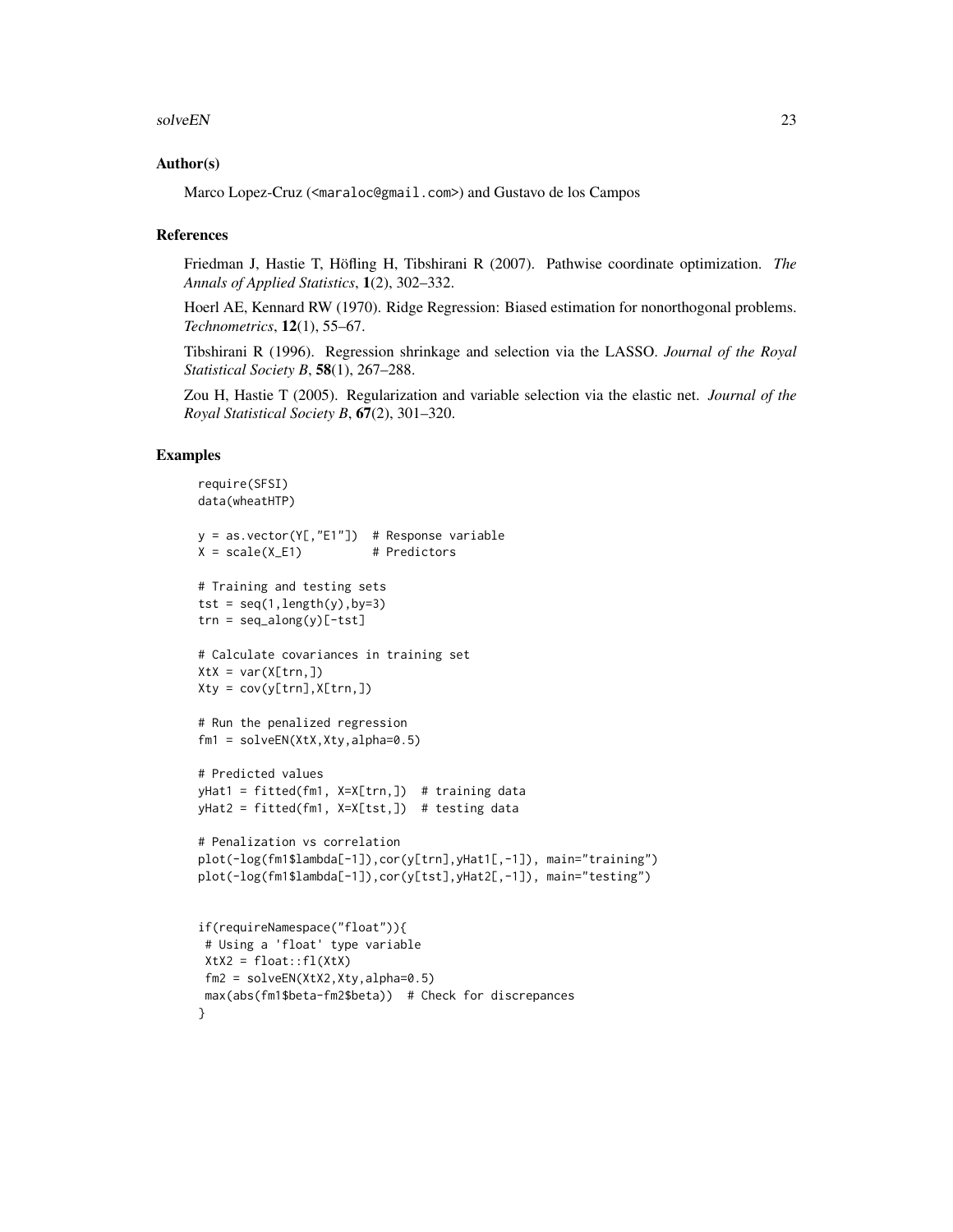# <span id="page-23-0"></span>Description

Computes the entire Elastic-Net solution for the regression coefficients of a Selection Index for a grid of values of the penalization parameter.

An optimal penalization can be chosen using cross-validation (CV) within a specific training set.

# Usage

```
SSI(y, X = NULL, b = NULL, Z = NULL, K, D = NULL,theta = NULL, h2 = NULL, trn = seq\_along(y), tst = seq\_along(y),
   subset = NULL, alpha = 1, lambda = NULL, nlambda = 100,
   lambda.min = .Machine$double.eps^0.5, common.lambda = TRUE,
   tol = 1E-4, maxiter = 500, method = c("REML", "ML"),
   save.at = NULL, name = NULL, mc.cores = 1, verbose = TRUE)
SSI.CV(y, X = NULL, b = NULL, Z = NULL, K, D = NULL,
```

```
theta = NULL, h2 = NULL, trn = seq_along(y), alpha = 1,
lambda = NULL, nlambda = 100, lambda.min = .Machine$double.eps^0.5,
nCV = 1, nfolds = 5, seed = NULL, commonu, lambda = TRUE,
tol = 1E-4, maxiter = 500, method = c("REML", "ML"),
name = NULL, mc.core = 1, verbose = TRUE)
```
# **Arguments**

| y     | (numeric vector) Response variable                                                                                                                                                                                                |
|-------|-----------------------------------------------------------------------------------------------------------------------------------------------------------------------------------------------------------------------------------|
| χ     | (numeric matrix) Design matrix for fixed effects. When X=NULL, a vector of ones<br>is constructed only for the intercept (default)                                                                                                |
| b     | (numeric vector) Fixed effects. When b=NULL, only the intercept is estimated<br>from training data using generalized least squares (default)                                                                                      |
| Z     | (numeric matrix) Design matrix for random effects. When $Z = NULL$ an identity<br>matrix is considered (default) thus $G = K$ ; otherwise $G = Z K Z'$ is used                                                                    |
| K.    | (numeric matrix) Kinship relationships. This can be of the "float32" type as per<br>the 'float' R-package, or a (character) name of a binary file where the matrix is<br>stored                                                   |
| D     | (numeric matrix) Relationships among residuals (usually an identity matrix).<br>When D=NULL an identity matrix is considered (default)                                                                                            |
| theta | (numeric) Residual/genetic variances ratio. When the ta=NULL (default), it is<br>calculated from training data using the function 'fitBLUP' (see help(fitBLUP))                                                                   |
| h2    | (numeric) Heritability of the response variable. When h2=NULL (default), it is<br>calculated from training data using the function 'fitBLUP' (see help(fitBLUP)).<br>It is used to set the residual/genetic variances ratio theta |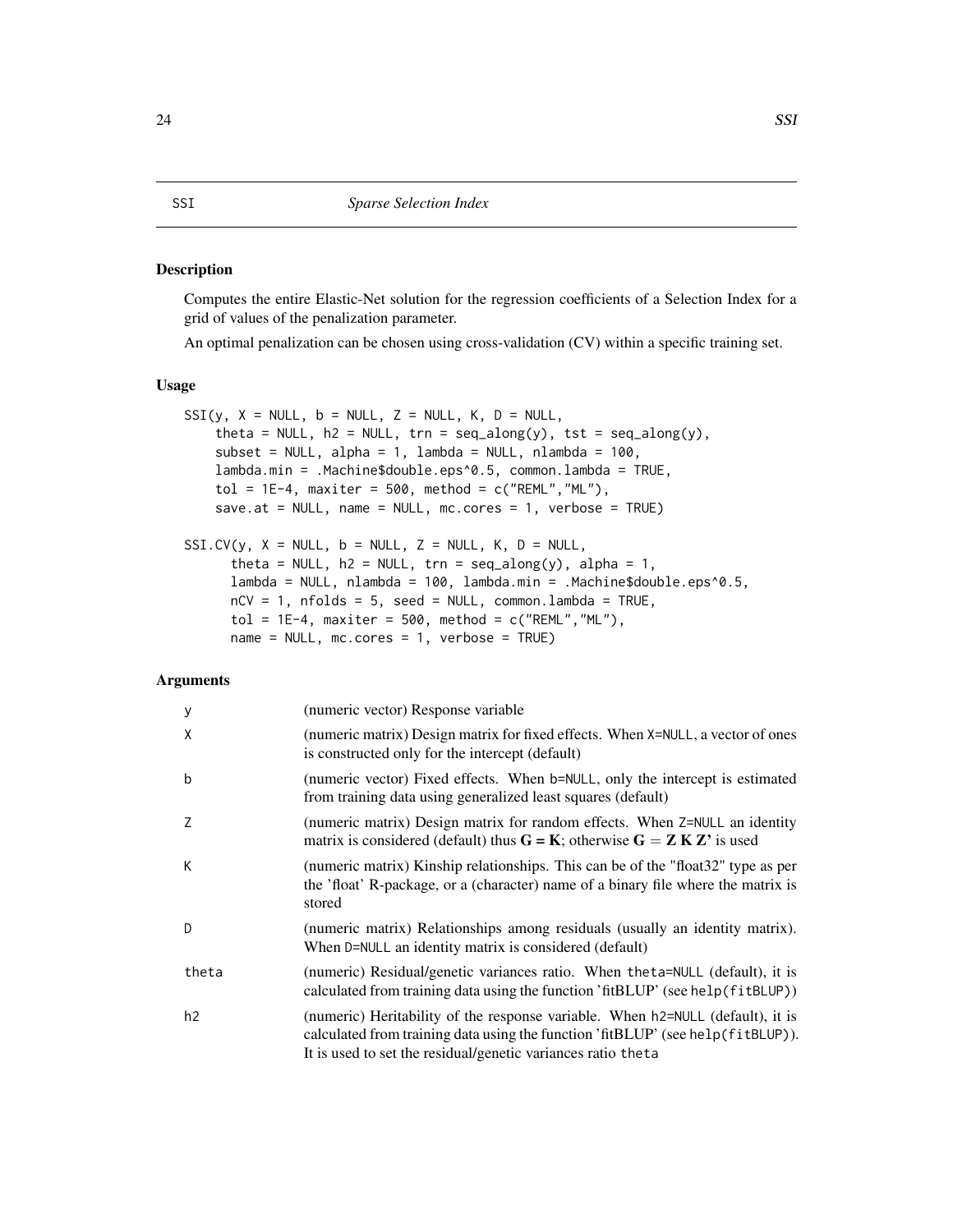| trn           | (integer vector) Which elements from vector y are in training set. Default trn=seq_along(y)<br>will consider all individuals as training                                                                                                                                                                                                                                                |
|---------------|-----------------------------------------------------------------------------------------------------------------------------------------------------------------------------------------------------------------------------------------------------------------------------------------------------------------------------------------------------------------------------------------|
| tst           | (integer vector) Which elements from vector y are in testing set (prediction set).<br>Default tst=seq_along(y) will consider all individuals as testing                                                                                                                                                                                                                                 |
| subset        | (integer vector) $c(m, M)$ to fit the model only for the $m^{th}$ subset out of M sub-<br>sets that the testing set will be divided into. Results can be automatically saved<br>when saveAt argument is provided and can be retrieved later using function<br>'collect' (see help(collect)). Default is subset=NULL for no subsetting, then<br>the model is fitted for all testing data |
| alpha         | (numeric) Value between 0 and 1 for the weights given to the L1 and L2-<br>penalties                                                                                                                                                                                                                                                                                                    |
| lambda        | (numeric vector) Penalization parameter sequence. Default is lambda=NULL, in<br>this case a decreasing grid of nlambda lambdas will be generated starting from<br>a maximum equal to                                                                                                                                                                                                    |
|               | max(abs(G[trn,tst])/alpha)                                                                                                                                                                                                                                                                                                                                                              |
|               | to a minimum equal to zero. If alpha=0 the grid is generated starting from a<br>maximum equal to 5                                                                                                                                                                                                                                                                                      |
| nlambda       | (integer) Number of lambdas generated when lambda=NULL                                                                                                                                                                                                                                                                                                                                  |
| lambda.min    | (numeric) Minimum value of lambda in the generated grid when lambda=NULL                                                                                                                                                                                                                                                                                                                |
| nfolds        | (integer/character) Either 2,3,5,10 or 'n' indicating the number of non-overlaping<br>folds in which the data is split into to do cross-validation. When nfolds='n'<br>leave-one-out CV is performed                                                                                                                                                                                    |
| seed          | (numeric vector) Seed to fix randomization when creating folds for cross-validation.<br>If it is a vector, a number equal to its length of CV repetitions are performed                                                                                                                                                                                                                 |
| nCV           | (integer) Number of CV repetitions to be performed. Default is nCV=1                                                                                                                                                                                                                                                                                                                    |
| common.lambda | TRUE or FALSE to whether computing the coefficients for a grid of lambdas com-<br>mon to all individuals in testing set or for a grid of lambdas specific to each<br>individual in testing set. Default is common. lambda=TRUE                                                                                                                                                          |
| mc.cores      | (integer) Number of cores used. The analysis is run in parallel when mc. cores<br>is greater than 1. Default is mc. cores=1                                                                                                                                                                                                                                                             |
| tol           | (numeric) Maximum error between two consecutive solutions of the CD algo-<br>rithm to declare convergence                                                                                                                                                                                                                                                                               |
| maxiter       | (integer) Maximum number of iterations to run the CD algorithm at each lambda<br>step before convergence is reached                                                                                                                                                                                                                                                                     |
| save.at       | (character) Prefix name that will be added to the output files name to be saved,<br>this may include a path. Regression coefficients are saved as a binary file (single-<br>precision: 32 bits, 7 significant digits). Default save.at=NULL will no save any<br>output                                                                                                                  |
| method        | (character) Either 'REML' (Restricted Maximum Likelihood) or 'ML' (Max-<br>imum Likelihood) to calculate variance components as per the function 'fit-<br>BLUP'                                                                                                                                                                                                                         |
| name          | (character) Name given to the output for tagging purposes. Default name=NULL<br>will give the name of the method used                                                                                                                                                                                                                                                                   |
| verbose       | TRUE or FALSE to whether printing each step                                                                                                                                                                                                                                                                                                                                             |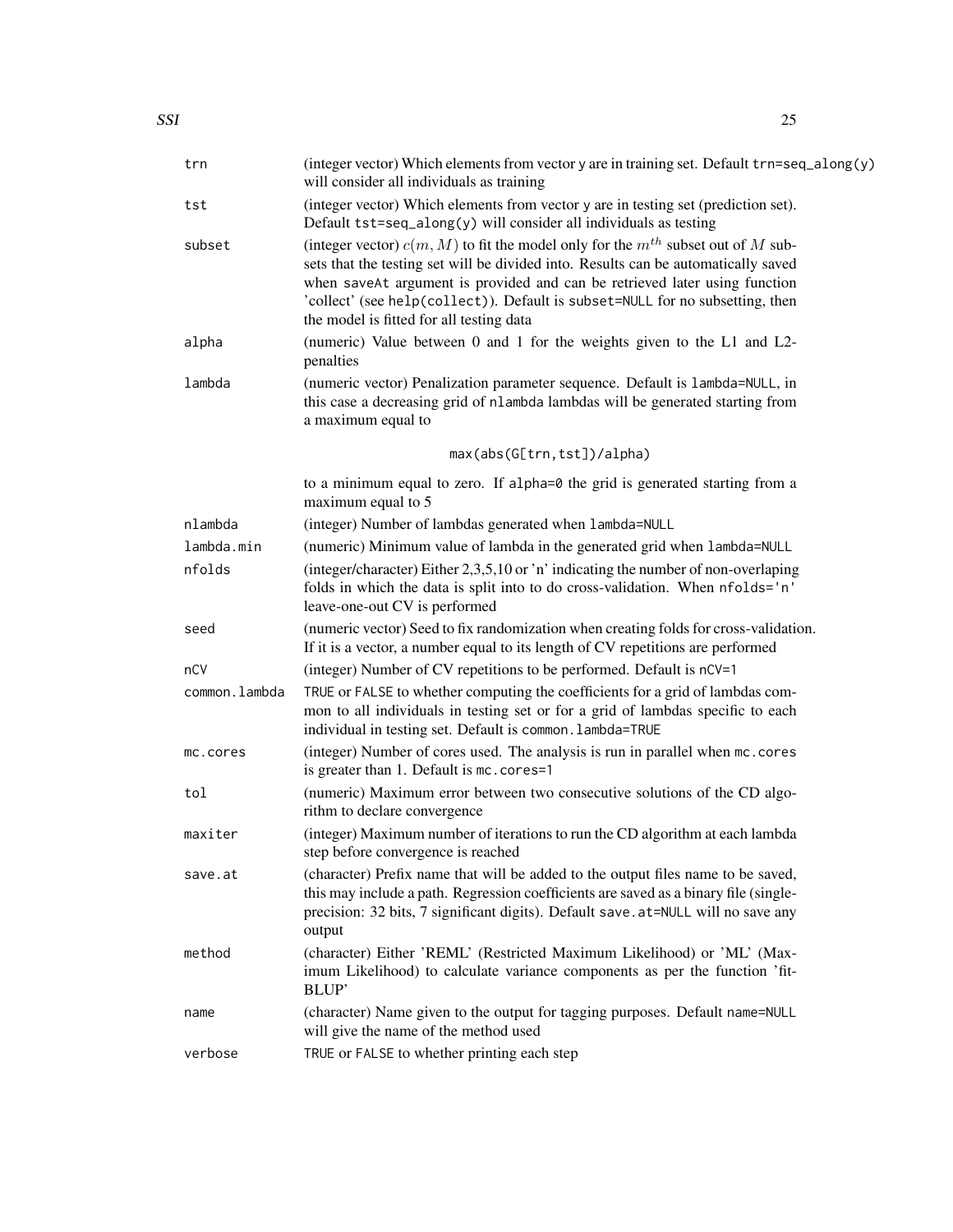### Details

The basic linear mixed model that relates phenotypes with genetic values is of the form

$$
y = Xb + Zg + e
$$

where y is a vector with the response, **b** is the vector of fixed effects, **g** is the vector of the genetic values of the genotypes,  $e$  is the vector of environmental residuals, and **X** and **Z** are design matrices conecting the fixed and genetic effects with replicates. Genetic values are assumed to follow a Normal distribution as  $\mathbf{g} \sim N(\mathbf{0}, \sigma_u^2 \mathbf{K})$ , and environmental terms are assumed  $\mathbf{e} \sim N(\mathbf{0}, \sigma_e^2 \mathbf{D})$ , usually  $D = I$ .

The resulting vector of genetic values  $\mathbf{u} = \mathbf{Z} \mathbf{g}$  will therefore follow  $\mathbf{u} \sim N(\mathbf{0}, \sigma_u^2 \mathbf{G})$  where  $\mathbf{G} =$ **ZKZ'**. In the un-replicated case,  $\mathbf{Z} = \mathbf{I}$  is an identity matrix, and hence  $\mathbf{u} = \mathbf{g}$  and  $\mathbf{G} = \mathbf{K}$ .

The values  $\mathbf{u}_{tst} = (u_i)$ ,  $i = 1, 2, ..., n_{tst}$ , for a testing set are estimated individual-wise using (as predictors) all available observations in a training set as

$$
u_i = \pmb{\beta}_i' (\mathbf{y}_{trn} - \mathbf{X}_{trn} \mathbf{b})
$$

where  $\beta_i$  is a vector of weights that are found separately for each individual in the testing set, by minimizing the penalized mean squared error function

$$
-\mathbf{G}_{trn, tst(i)}' \boldsymbol{\beta}_i + 1/2 \boldsymbol{\beta}_i' (\mathbf{G}_{trn} + \theta \mathbf{D}) \boldsymbol{\beta}_i + \lambda J(\boldsymbol{\beta}_i)
$$

where  $G_{trn, tst(i)}$  is the i<sup>th</sup> column of the sub-matrix of G whose rows correspond to the training set and columns to the testing set;  $G_{trn}$  is the sub-matrix corresponding to the training set;  $\theta$  =  $\sigma_e^2/\sigma_u^2$  is the residual to genetic variance ratio that can be expressed in terms of the heritability,  $h^2 = \sigma_u^2/(\sigma_u^2 + \sigma_e^2)$ , as  $\theta = (1 - h^2)/h^2$ ;  $\lambda$  is the penalization parameter; and  $J(\beta_i)$  is a penalty function given by

$$
1/2(1-\alpha)||\boldsymbol{\beta}_i||_2^2 + \alpha||\boldsymbol{\beta}_i||_1
$$

where  $0 \le \alpha \le 1$ , and  $||\beta_i||_1 = \sum_{j=1}^{n_{trn}} |\beta_{ij}|$  and  $||\beta_i||_2^2 = \sum_{j=1}^{n_{trn}} \beta_{ij}^2$  are the L1 and (squared) L2-norms, respectively.

Function 'SSI' calculates each individual solution using the function 'solveEN' (via the Coordinate Descent algorithm, see help(solveEN)) by setting the argument Sigma equal to  $G_{trn} + \theta D$  and Gamma equal to  $\mathbf{G}_{trn, tst(i)}.$ 

Function 'SSI.CV' performs cross-validation within the training data specified in argument trn. Training data is divided into  $k$  folds and the SSI is sequentially calculated for (all individuals in) one fold (as testing set) using information from the remaining folds (as training set).

# Value

Function 'SSI' returns a list object of the class 'SSI' for which methods coef, fitted, plot, and summary exist. Functions 'net.plot' and 'path.plot' can be also used. It contains the elements:

• b: (vector) fixed effects solutions (including the intercept).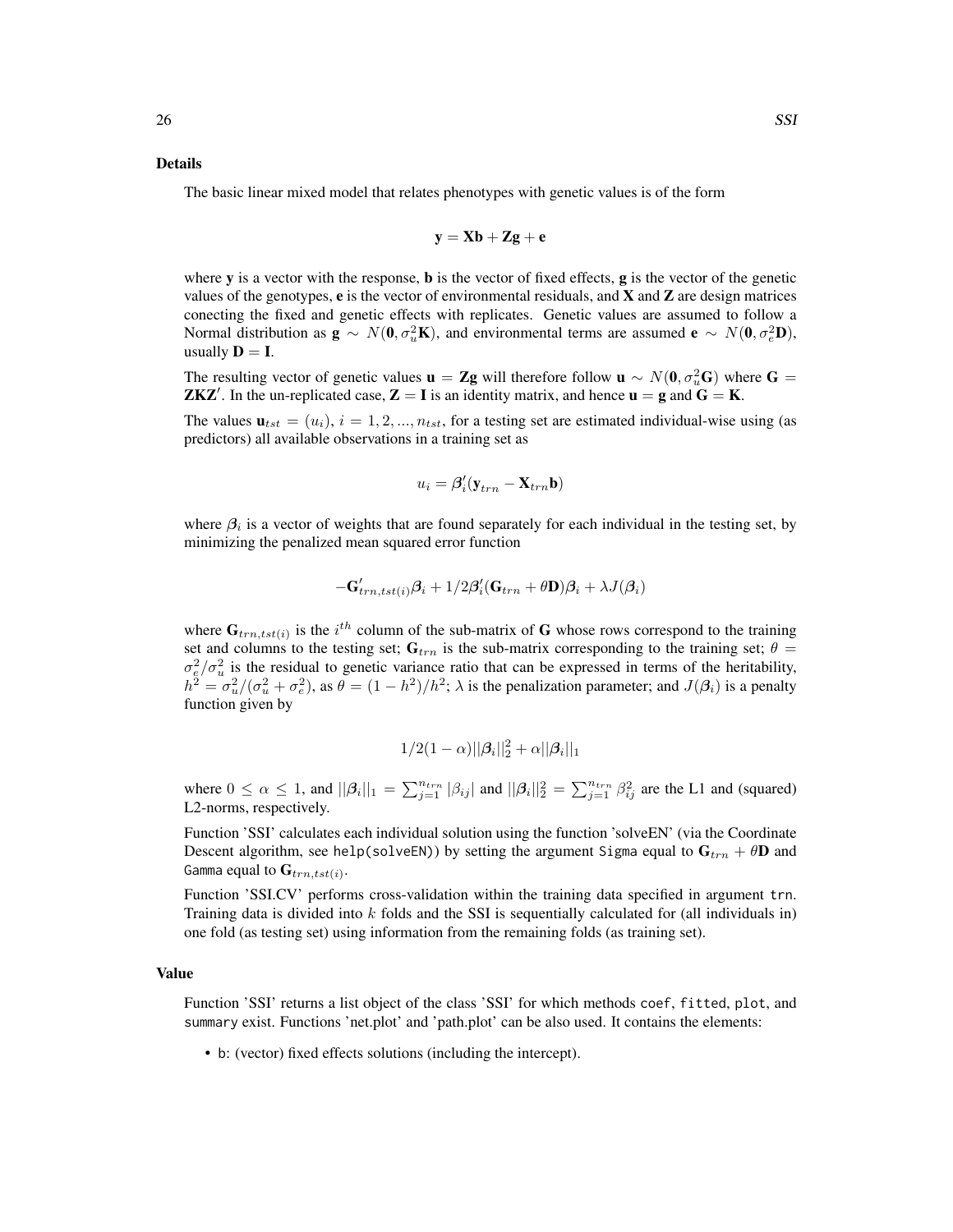- Xb: (vector) product of the design matrix 'X' times the fixed effects solutions.
- varU, varE, h2: variance components solutions.
- alpha: value for the elastic-net weights used.
- lambda: (matrix) sequence of values of lambda used (in columns) for each testing individual (in rows).
- df: (matrix) degrees of freedom (number of non-zero predictors) at each solution given by lambda for each testing individual (in rows).
- file\_beta: path where regression coefficients are saved.

Function 'SSI.CV' returns a list object of length nCV of the class 'SSI.CV' for which methods plot and summary exist. Each element is also a list containing the elements:

- b: (vector) solutions for the fixed effects (including the intercept) for each fold.
- varU, varE, h2: variance components estimated within each fold.
- folds: (matrix) assignation of training individuals to folds used for the cross-validation.
- accuracy: (matrix) correlation between observed and predicted values (in testing set) within each fold (in rows).
- MSE: (matrix) mean squared error of prediction (in testing set) within each fold (in rows).
- lambda: (matrix) with the sequence of values of lambda used (averaged across individuals) within each fold (in rows).
- df: (matrix) with the degrees of freedom (averaged across individuals) within each fold (in rows).

# Author(s)

Marco Lopez-Cruz (<maraloc@gmail.com>) and Gustavo de los Campos

# References

Efron B, Hastie T, Johnstone I, Tibshirani R (2004). Least angle regression. *The Annals of Statistics*, 32(2), 407–499.

Friedman J, Hastie T, Höfling H, Tibshirani R (2007). Pathwise coordinate optimization. *The Annals of Applied Statistics*, 1(2), 302–332.

Hoerl AE, Kennard RW (1970). Ridge regression: biased estimation for nonorthogonal problems. *Technometrics*, 12(1), 55–67.

Lush JL (1947). Family merit an individual merit as bases for selection. Part I. *The American Naturalist*, 81(799), 241–261.

Tibshirani R (1996). Regression shrinkage and selection via the LASSO. *Journal of the Royal Statistical Society B*, 58(1), 267–288.

VanRaden PM (2008). Efficient methods to compute genomic predictions. *Journal of Dairy Science*, 91(11), 4414–4423.

Zou H, Hastie T (2005). Regularization and variable selection via the elastic net. *Journal of the Royal Statistical Society B*, 67(2), 301–320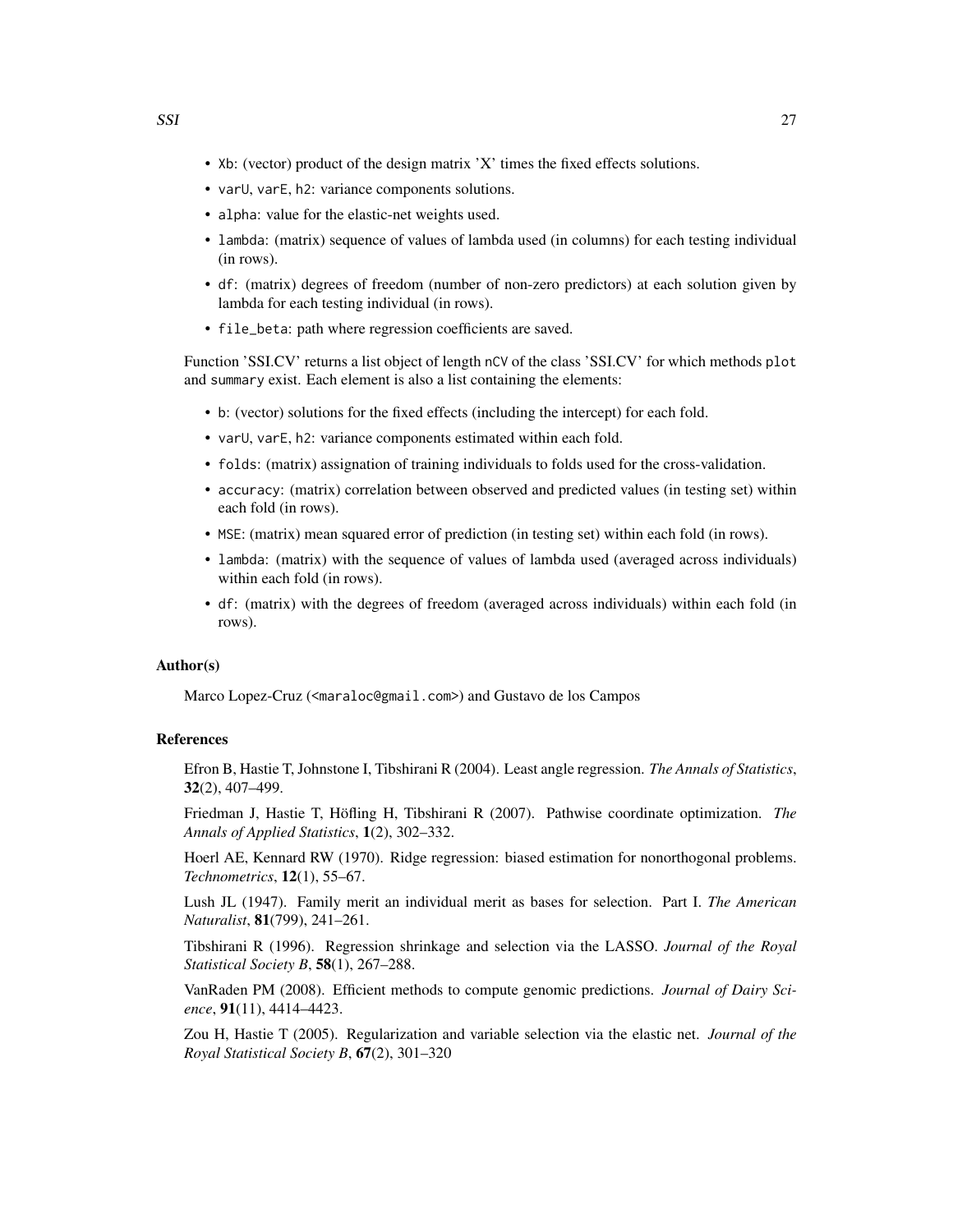# Examples

require(SFSI)

```
data(wheatHTP)
index = which(Y$CV == 1) # Use only a subset of data
M = scale(M[index,])/sqrt(ncol(M)) # Subset and scale markers
G = tcrossprod(M) \qquad # Genomic relationship matrix
y = as.vector(scale(Y[index,"E1"])) # Subset ans scale response variable
# Training and testing sets
tst = seq(1, length(y), by=3)trn = (seq\_along(y))[-tst]# Calculate variance components ratio using training data
vNA \le vyNA[tst] <- NA
fm0 = fitBLUP(yNA,K=G)
theta = fm0$varE/fm0$varU
h2 = fm0$varU/(fm0$varU + fm0$varE)
# Sparse selection index
fm1 = SST(y,K=G,theta=theta,trn=trn,tst=tst)summary(fm1)$optCOR
if(requireNamespace("float")){
# Using a 'float' type variable for K
G2 = float::f1(G)fm2 = SSI(y,K=G2,theta=theta,trn=trn,tst=tst)summary(fm2)$optCOR # compare with above results
}
#---------------------------------------------------
# Predicting a testing set using a value of lambda
# obtained from cross-validation in a traning set
#---------------------------------------------------
# Run a cross validation in training set
fm2 = SSI.CV(y,K=G,theta=theta,trn=trn,nfolds=5,name="1 5CV")
lambda = summary(fm2)$optCOR["lambda"]
# Fit the index with the obtained lambda
fm3 = SSI(y,K=G,theta=theta,trn=trn,tst=tst,lambda=lambda)
summary(fm3)$accuracy # Testing set accuracy
# Compare the accuracy with that of the non-sparse index (G-BLUP)
cor(fm0$u[tst],y[tst])
# Obtain an 'optimal' lambda by repeating the CV several times
fm22 = SSI.CV(y,K=G,theta=theta,trn=trn,nCV=5,name="5 5CV")
```

```
plot(fm22,fm2)
```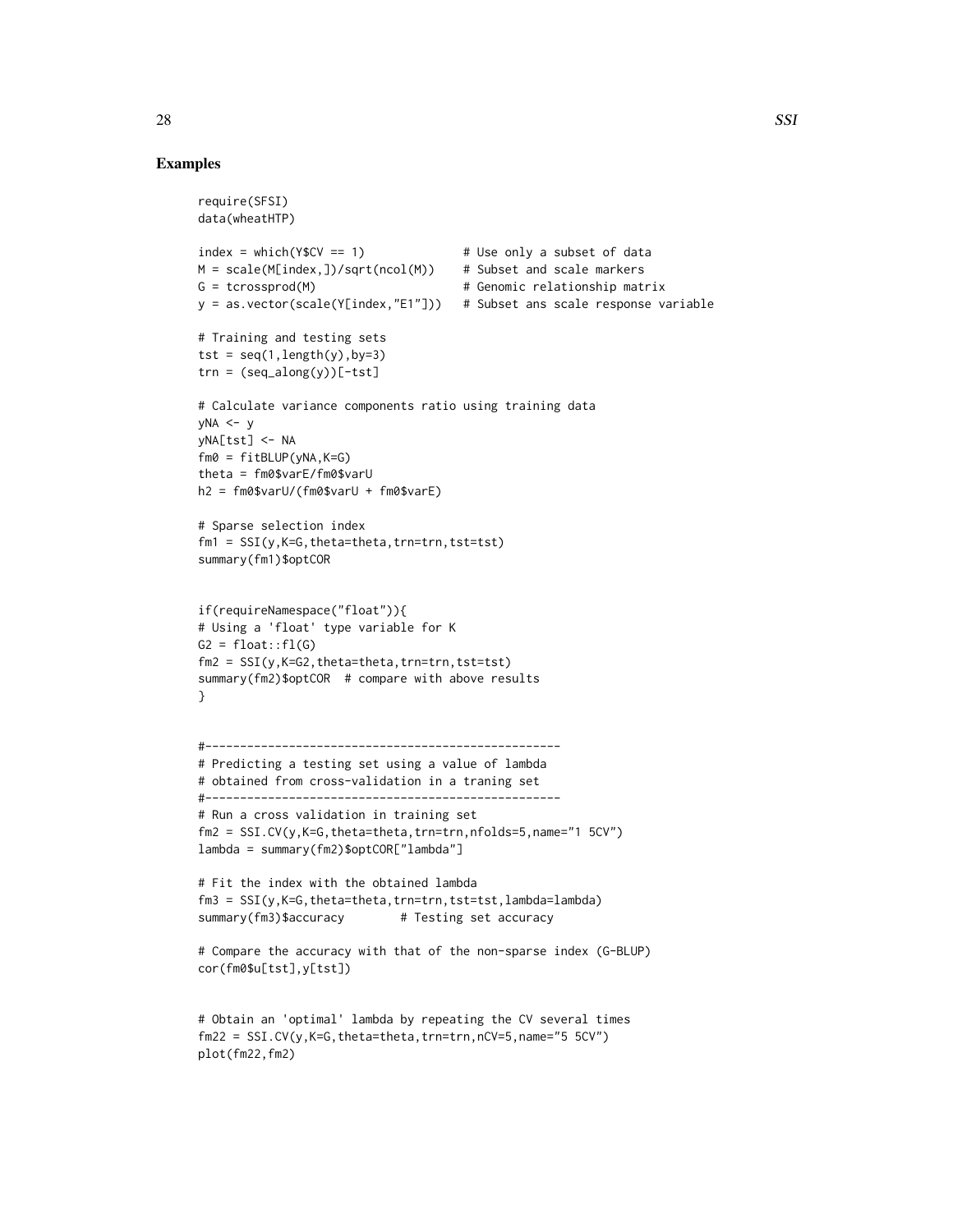<span id="page-28-0"></span>wheat *Wheat dataset*

# Description

The dataset consists of 1,092 inbred wheat lines grouped into 39 trials and grown during the 2013- 2014 season at the Norman Borlaug experimental research station in Ciudad Obregon, Sonora, Mexico. Each trial consisted of 28 breeding lines that were arranged in an alpha-lattice design with three replicates and six sub-blocks. The trials were grown in four different environments:

- E1: Flat-Drought (sowing in flat with irrigation of 180 mm through drip system)
- E2: Bed-2IR (sowing in bed with 2 irrigations approximately 250 mm)
- E3: Bed-5IR (bed sowing with 5 normal irrigations)
- E4: Bed-EHeat (bed sowing 30 days before optimal planting date with 5 normal irrigations approximately 500 mm)

1. Phenotypic data. Measurements of grain yield (YLD) were reported as the total plot yield after maturity. Records for YLD are reported as adjusted means from which trial, replicate and subblock effects were removed. Measurements for days to heading (DTH), days to maturity (DTM), and plant height (PH) were recorded only in the first replicate at each trial and thus no phenotype adjustment was made.

2. Reflectance data. Reflectance data was collected from the fields using both infrared and hyperspectral cameras mounted on an aircraft on 9 different dates (time-points) between January 10 and March 27th, 2014. During each flight, data from 250 wavelengths ranging from 392 to 850 nm were collected for each pixel in the pictures. The average reflectance of all the pixels for each wavelength was calculated from each of the geo-referenced trial plots and reported as each line reflectance. Data for reflectance and Green NDVI and Red NDVI are reported as adjusted phenotypes from which trial, replicate and sub-block effects were removed. Each data-point matches to each data-point in phenotypic data.

**3. Marker data.** Lines were sequenced for GBS at 192-plexing on Illumina HiSeq2000 or HiSeq2500 with 1 x 100 bp reads. SNPs were called across all lines anchored to the genome assembly of Chinese Spring (International Wheat Genome Sequencing Consortium 2014). Next, SNP were extracted and filtered so that lines  $>50\%$  missing data were removed. Markers were recoded as  $-1, 0$ , and 1, corresponding to homozygous for the minor allele, heterozygous, and homozygous for the major allele, respectively. Next, markers with a minor allele frequency <0.05 and >15% of missing data were removed. Remaining SNPs with missing values were imputed using the mean of the observed marker genotypes at a given locus.

Replicated and Un-replicated data. The CRAN version includes the wheatHTP dataset containing (un-replicated) YLD from all environments E1,...,E4, and reflectance (latest time-point only) data from the environment E1 only. Marker data is also included in the dataset. The phenotypic and reflectance data are averages (line effects from mixed models) for 776 lines evaluated in 28 trials (with at least 26 lines each) for which marker information on 3,438 SNPs is available.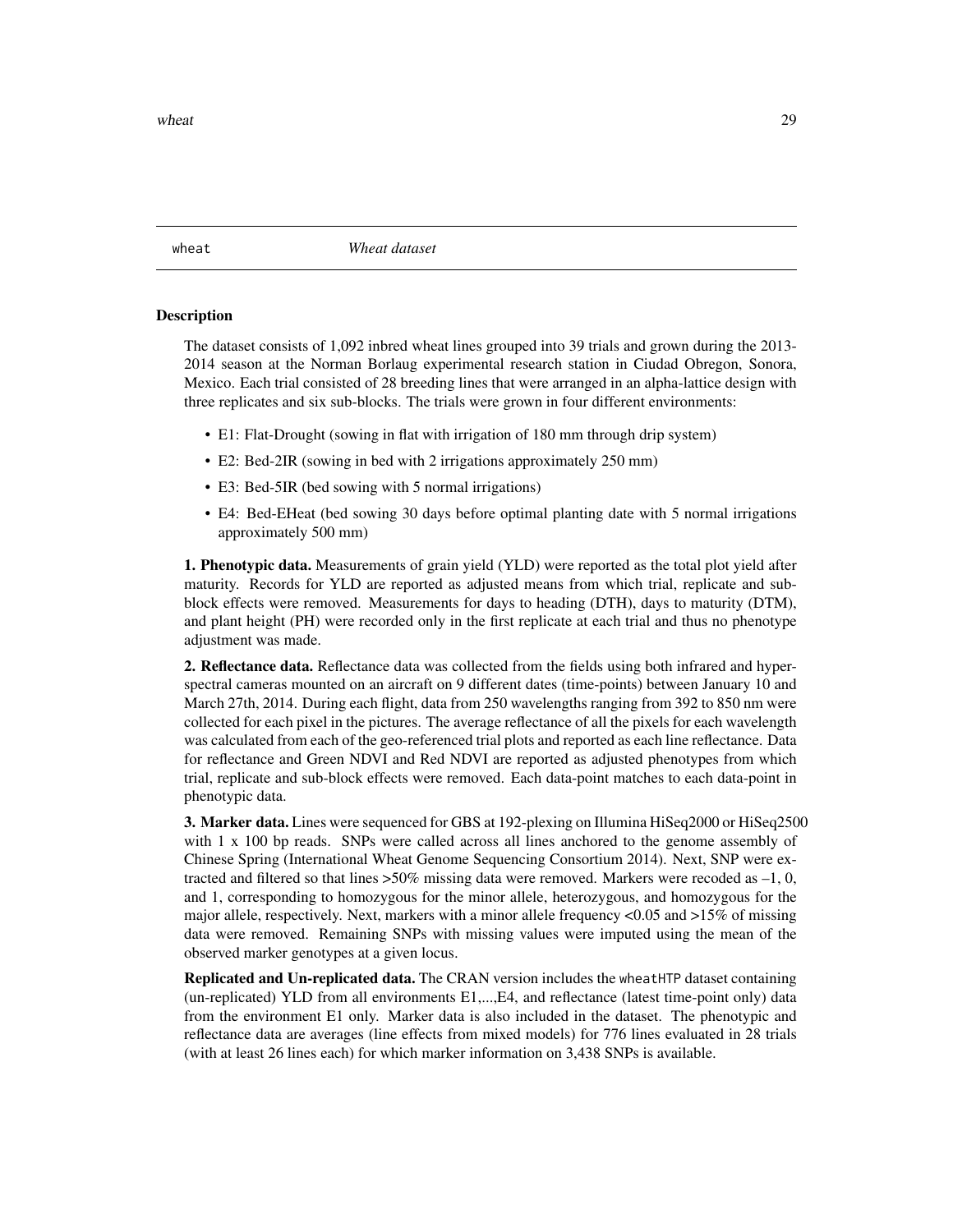The GitHub (development) version of the SFSI R-package (https://github.com/MarcooLopez/SFSI) includes also the wheatHTP dataset plus wheatHTP.E1,...,wheatHTP.E4 datasets containing replicated (adjusted) phenotypic and reflectance data for all four environments, respectively.

Cross-validation partitions. One random partition of 4-folds is provided for the un-replicated data (wheatHTP dataset) containing 776 individuals and 28 trials. Data from 7 entire trials (25% of 28 the trials) were arbitrarily assigned to each of the 4 folds. The partition consist of an array of length 776 with indices 1, 2, 3, and 4 denoting the fold.

Genetic covariances. Multi-variate Gaussian mixed models were fitted to phenotypes from the unreplicated data (wheatHTP dataset) containing 776 individuals. Bi-variate models were fitted to YLD with each of the 250 wavelengths from environment E1. Tetra-variate models were fitted for YLD from all environments. All models were fitted within each fold (provided partition) using scaled (null mean and unit variance) phenotypes from the remaining 3 folds as training data. Bayesian models were implemented using the 'Multitrait' function from the BGLR R-package with 30,000 iterations discarding 5,000 runs for burning. A marker-derived relationships matrix as in VanRaden (2008) was used to model between-individuals genetic effects; both between-traits genetic and residual covariances were assumed unstructured.

Genetic and residual covariances between YLD and each wavelength (environment E1) are storaged in a matrix of 250 rows and 4 columns (folds). Genetic and residual covariances matrices among YLD within each environment are storaged in a list with 4 elements (folds).

#### Usage

```
data(wheatHTP)
# data(wheatHTP.E1) # GitHub version
# data(wheatHTP.E2) # GitHub version
# data(wheatHTP.E3) # GitHub version
# data(wheatHTP.E4) # GitHub version
```
#### Format

Replicated data (wheatHTP.E1,...,wheatHTP.E4 datasets):

- Y: (matrix) phenotypic data for YLD, DTH, DTM, and PH; and the trial in which each genotype was tested.
- X: (9-dimensional list) reflectance data for time-points 1,2,...,9.
- VI: (9-dimensional list) green and red NDVI for time-points 1,2,...,9.

Un-replicted data (wheatHTP dataset):

- Y: (matrix) phenotypic data for YLD in environments E1, E2, E3, and E4; and columns 'trial' and 'CV' (indicating the 4-folds partition).
- M: (matrix) marker data with SNPs in columns.
- X\_E1: (matrix) reflectance data for time-point 9 in environment E1.
- genCOV\_xy: (matrix) genetic covariances between YLD and each reflectance trait, for each fold (in columns).
- resCOV\_xy: (matrix) residual covariances between YLD and each reflectance trait, for each fold (in columns).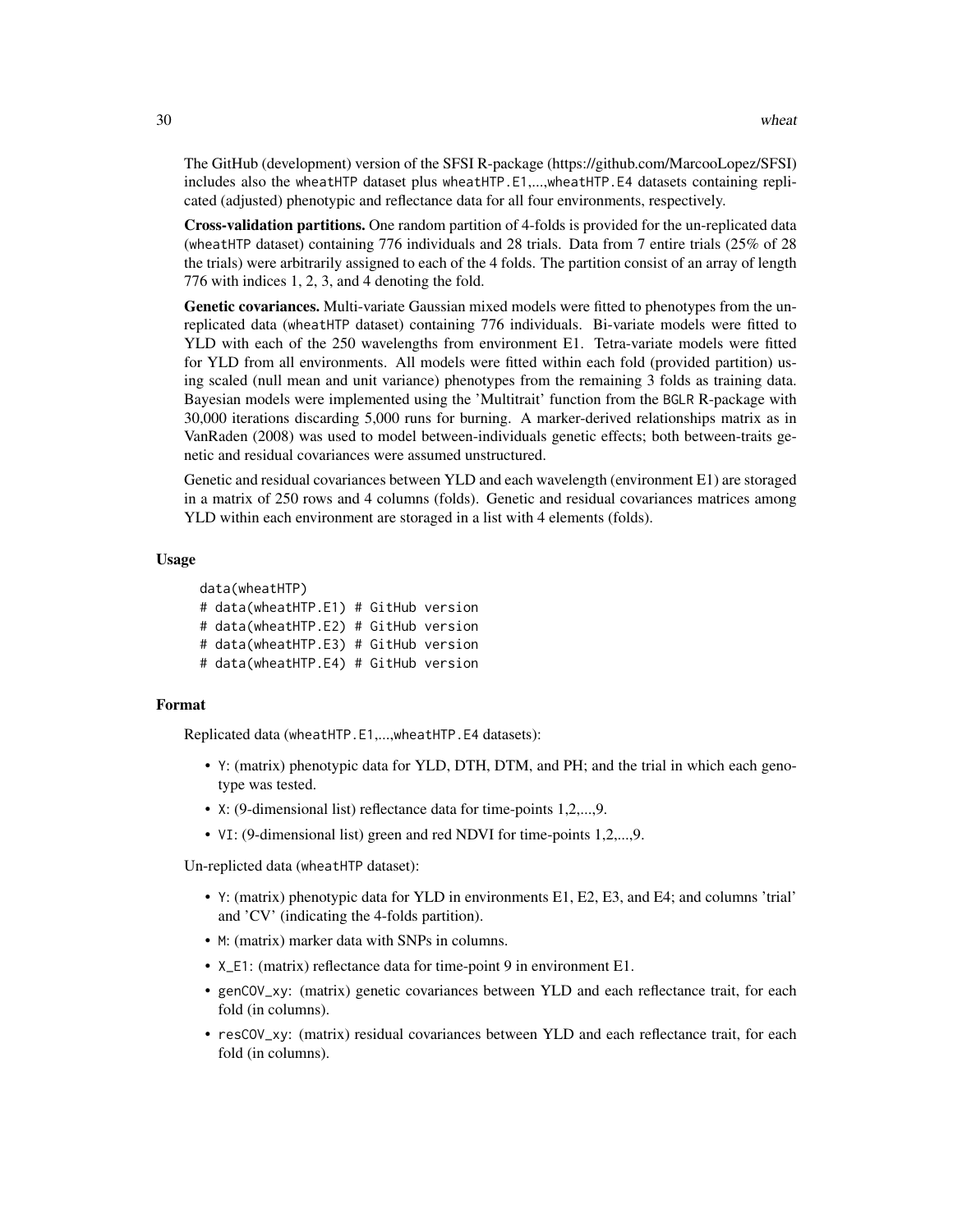### wheat  $31$

- genCOV\_yy: (4-dimensional list) genetic covariances matrices for YLD among environments, for each fold.
- resCOV\_yy: (4-dimensional list) residual covariances matrices for YLD among environments, for each fold.

# Source

International Maize and Wheat Improvement Center (CIMMYT), Mexico.

# References

Perez-Rodriguez P, de los Campos G (2014). Genome-wide regression and prediction with the BGLR statistical package. *Genetics*, 198, 483–495.

VanRaden PM (2008). Efficient methods to compute genomic predictions. *Journal of Dairy Science*, 91(11), 4414–4423.